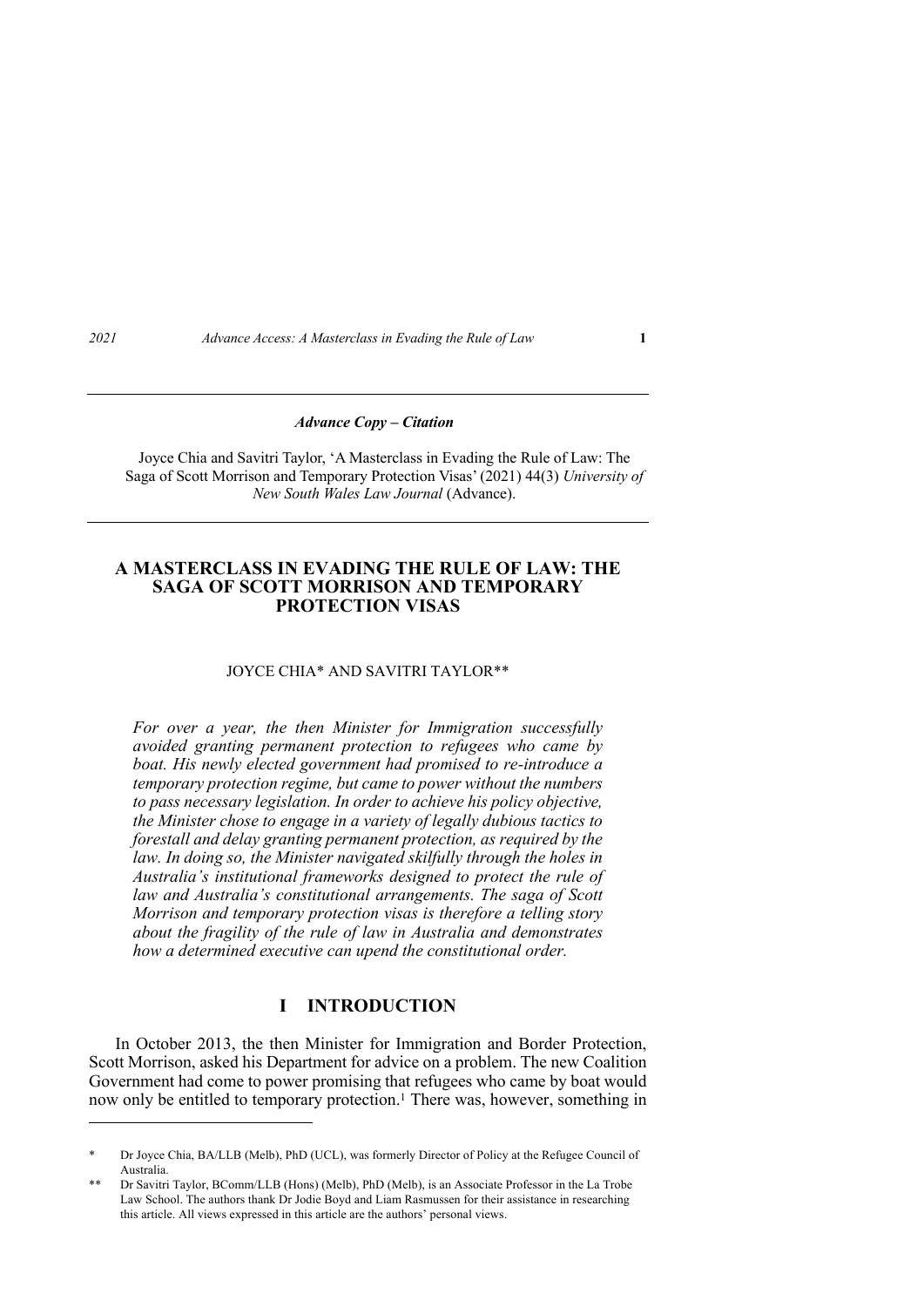Morrison's way – the law. There were already 7,600 unauthorised maritime arrivals ('UMAs') who had claims in progress. <sup>2</sup> The *Migration Act 1958* (Cth) ('*Migration Act*') required that the Minister had to consider those claims and, if the person met the visa criteria, grant the person a protection visa.3 Although the Government had won the election in September 2013, it could not pass legislation immediately. The newly elected senators would not be sworn in until July 2014. 4 Before 1 July 2014, Labor and the Greens (both of which opposed temporary protection) had 40 votes in the Senate, sufficient to block any legislation. Even after 1 July, the balance of power would be held by independents and minority parties. 5

Consequently, Morrison had a significant political problem on his hands. He had promised that, under his watch, no refugee who had come by boat would get permanent protection. Yet, if he waited until the following July to pass legislation to enable this, under the current law he might be compelled to grant permanent protection to thousands of people. The question Morrison posed to his Department, therefore, was: how far can a Minister go without legislative authority? And for how long? What happened next is a case study on how to evade the rule of law. It is a saga in which the then Minister for Immigration<sup>6</sup> manoeuvred through the gaping holes in our constitutional and legal arrangements to obstruct the granting of permanent protection visas.

The Minister succeeded almost entirely in achieving his policy objective. Legislation enabling a temporary protection visa regime came into effect on 15

<sup>1</sup> Liberal Party of Australia and The Nationals, 'The Coalition's Policy to Clear Labor's 30,000 Border Failure Backlog' (Report, August 2013) <https://www.aph.gov.au/~/media/Committees/fapa\_ctte/estimates/bud\_1415/pmc/pm34\_att03.pdf>. In October 1999, the Howard Coalition Government introduced temporary protection visas for those who arrived irregularly by boat. This policy was abolished by the Rudd Labor Government in May 2008 and existing temporary protection visas were converted to permanent protection visas: Elibritt Karlsen and Janet Phillips, 'Developments in Australian Refugee Law and Policy: The Abbott and Turnbull Coalition Governments (2013–2016)' (Research Paper, Parliamentary Library, Parliament of Australia, 18 September 2017) 27. For most of the rest of Australia's history, refugees were granted permanent protection. For a detailed history of temporary protection in Australia see Mary Crock and Kate Bones, 'Australian Exceptionalism: Temporary Protection and the Rights of Refugees' (2015) 16(2) *Melbourne* 

*Journal of International Law* 522.

<sup>2</sup> Department of Immigration and Border Protection (Cth), Submission No SM2013/03183 to the Minister, *Transitional Arrangements for Current PPV Applicants* (10 October 2013) <https://www.abc.net.au/res/sites/news-projects/narrative-cabinet-files/pdf/4709710b-4945-4c0a-bebc-3ad6519c36f4.pdf> ('*Transitional Arrangements for Current PPV Applicants*').

<sup>3</sup> *Migration Act 1958* (Cth) ss 46 (must consider), 65 (must grant) ('*Migration Act*').

<sup>4</sup> *Australian Constitution* s 13.

<sup>5</sup> Martin Lumb, 'Composition of the 44th Parliament' (Research Paper, Parliamentary Library, Parliament of Australia, December 2013)

<sup>&</sup>lt;https://www.aph.gov.au/About\_Parliament/Parliamentary\_Departments/Parliamentary\_Library/pubs/Bri efingBook44p/Composition44th>. Thirty-three Coalition Senators were elected. Twenty-six senators were elected from the Australian Labor Party and nine from the Greens. There were eight senators elected from minor parties or independents.

<sup>6</sup> Formally the Minister for Immigration and Border Protection. For convenience, he is referred to as the Minister for Immigration throughout.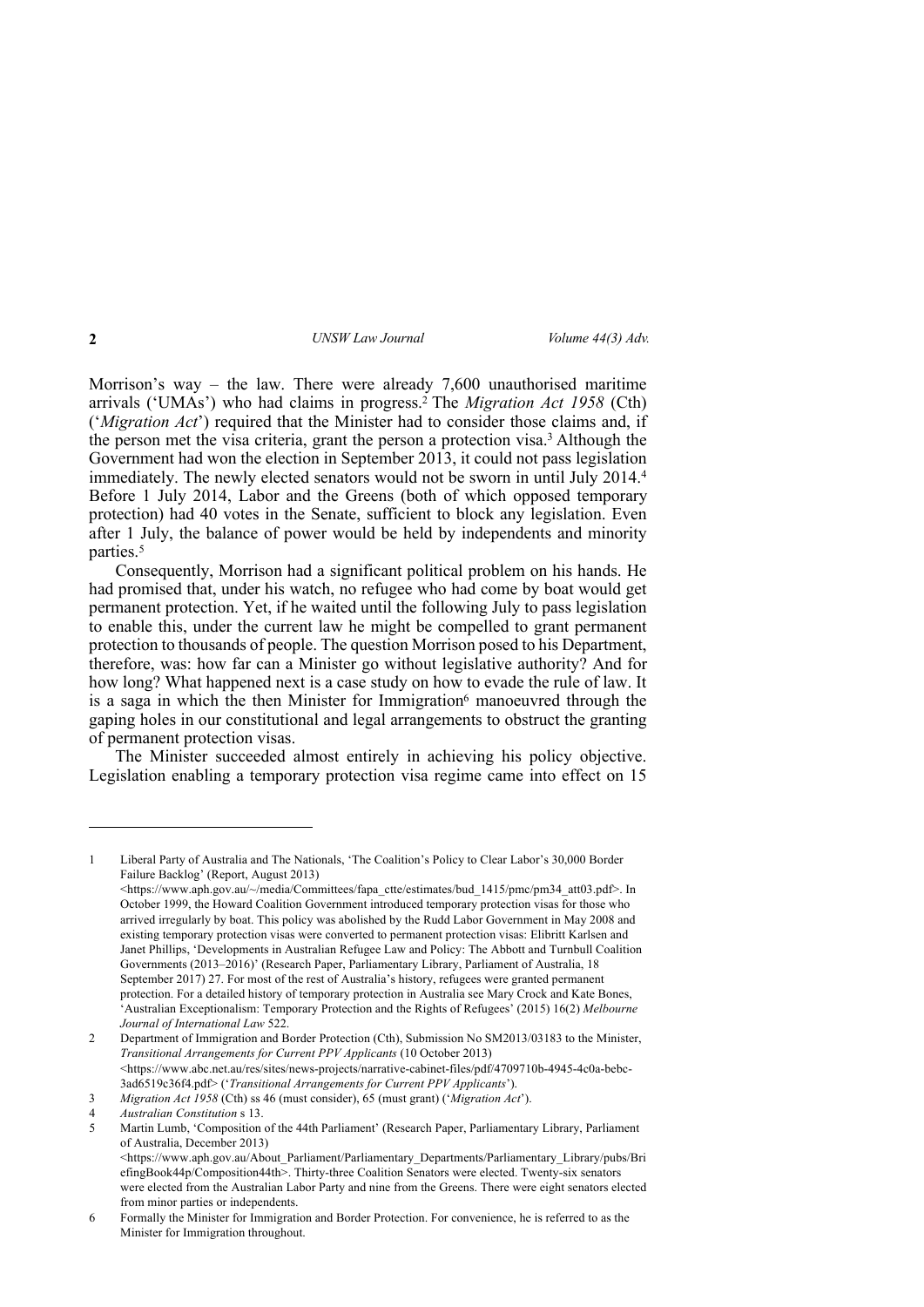December 2014, <sup>7</sup> more than a year after the election of the Coalition Government. In this time, only one person who came by boat was granted permanent protection.<sup>8</sup> The most immediate consequence of the Minister's actions was to place thousands of vulnerable people into an indefinite limbo, a situation prolonged by Morrison's surprise election as Prime Minister in 2019. This article presents the sobering story of these events, revealing the ease with which the rule of law in Australia can be evaded and eroded.

#### **A The Rule of Law**

To understand the story, some brief explanation of the rule of law and our constitutional arrangements is needed. The rule of law has been defined and debated endlessly, but as Martin Krygier persuasively argues, the concept is best understood as a partial solution to the problem of arbitrary exercise of power.<sup>9</sup> The arbitrary exercise of power is a problem because it 'threatens the freedom, dignity and security of the lives of all who are subject to it'. <sup>10</sup> Krygier identifies three distinct, overlapping, senses in which power can be arbitrary. First, power can be arbitrary in that it is 'unlimited', because the person who holds the power is not accountable to 'anything other than their own will or pleasure'. <sup>11</sup> This state of tyranny has historically been the main meaning of arbitrary power.

The second sense in which power can be arbitrary is where power is 'unruly', because those affected 'cannot know, predict, understand or comply' with the rules set by those holding power.<sup>12</sup> For example, a retrospective law is unfair because an affected person cannot know or comply with the law. Theories that list formal properties of the rule of law typically focus on this aspect of arbitrary power. Most famously, Lon Fuller specifies that law must be general, public, prospective, clear, consistent, possible to obey, relatively stable over time and administered in a manner congruent with its content.<sup>13</sup>

The third sense in which power can be arbitrary is where those affected by law are not given a chance to be heard, or to inform or affect the exercise of power over them.14

<sup>7</sup> *Migration and Maritime Powers Legislation Amendment (Resolving the Asylum Legacy Caseload) Act 2014* (Cth).

<sup>8</sup> Karen Barlow, 'Asylum Seeker Lawyer David Manne Hopes Permanent Protection Visa Granted for Teenage Stowaway Has Set Precedent', *ABC News* (online, 22 July 2014) <http://www.abc.net.au/news/2014-07-22/visa-for-teen-stowaway-may-have-set-precedent-sayslawyer/5614746>.

<sup>9</sup> Martin Krygier, 'The Rule of Law: Pasts, Presents, and Two Possible Futures' (2016) 12(1) *Annual Review of Law and Social Science* 199.

<sup>10</sup> Martin Krygier, 'On the Rule of Law: What It Is, Why It Matters, and What Threatens It', *The Monthly*  (Blog Post, 20 August 2015) <https://www.themonthly.com.au/blog/martinkrygier/2015/20/2015/1440049152/rule-law>.

<sup>11</sup> Krygier, 'The Rule of Law: Pasts, Presents, and Two Possible Futures' (n 9) 203.

<sup>12</sup> Ibid 204.

<sup>13</sup> Lon L Fuller, *The Morality of Law* (Yale University Press, 1967) 39.

<sup>14</sup> Krygier, 'The Rule of Law: Pasts, Presents, and Two Possible Futures' (n 9) 204. Krygier sees this as encompassing the procedural elements of the rule of law that are emphasised by Jeremy Waldron, such as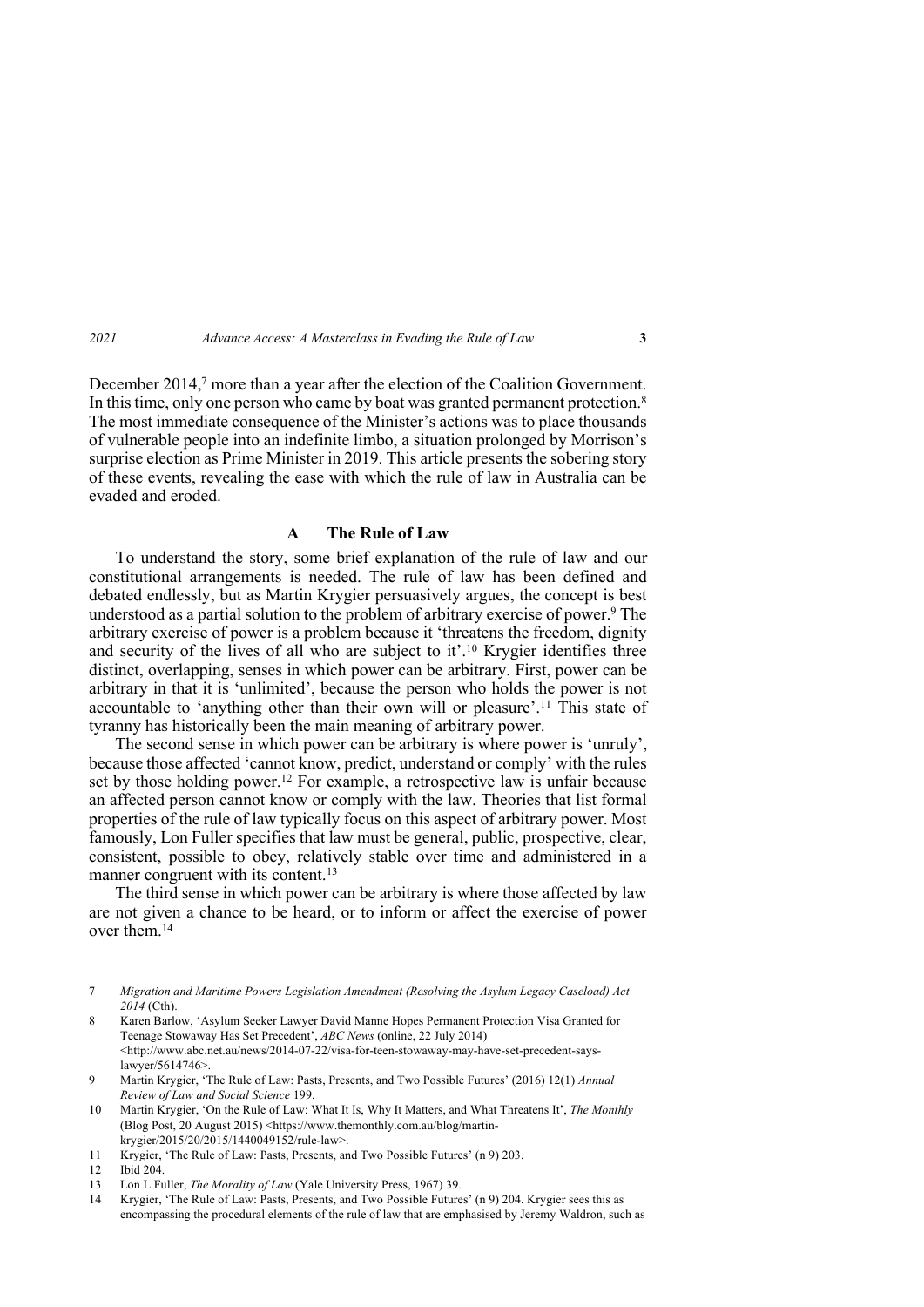This case study involves the use of arbitrary power in all three senses. The augurs of tyranny are strong, as the Minister exercises enormous discretionary powers and circumvents the laws that apply to him. Power is also exercised in an 'unruly' way, with laws that are retrospective in effect, laws that change constantly, and laws that are not administered in a manner congruent with their content. Finally, these laws and policies go beyond merely neglecting the voices of those affected, and instead seek to suppress those voices deliberately. The Minister's approach can be draconian precisely because refugees are without a voice in Australia's political system. They are defined by the law as 'unlawful',15 and their presence in Australia is deeply resented. In a profound sense, the laws deny refugees their dignity as human beings, rendering them invisible and powerless in the process that will determine their fates.

### **B Constitutional Theory and Practice**

This case study also reveals a disconnect between constitutional theory and practice. The *Commonwealth Constitution* sets out clearly the constitutional theory, in its three separate chapters identifying the legislative, executive and judicial power of the Commonwealth. The *Constitution* vests legislative power in the Australian Parliament, legitimised through the election of its members as representatives of the people. Executive power has both statutory and nonstatutory sources but in either case can be constrained by the legislature. Finally, the courts are given the role of 'resolving disputes about the limits of official power'. <sup>16</sup> Importantly, this includes the conferral by the *Constitution* on the High Court of jurisdiction in cases where 'a writ of Mandamus or prohibition or an injunction is sought against an officer of the Commonwealth', meaning that the Court can ensure the executive branch of government obeys the law. 17

In Australia, as in the United Kingdom, the legislature and the executive are 'fused' because the government is determined by the composition of the lower House of Parliament. The main mechanism for ensuring the accountability of this political branch of the executive is through the Westminster system of responsible government. Under this system, ministers must be members of Parliament, and are accountable to Parliament through mechanisms such as Question Time.

At the heart of this case study is a tussle between the executive and the parliament. Under the *Constitution*, the executive is subordinate to the Parliament. Its powers are confined by the laws of Parliament, as well as by the *Constitution*. This reflects both the democratic mandate of Parliament and the rule of law. Yet

a hearing by an impartial tribunal, a right to representation, a right to confront witnesses, and a right to hear reasons and to appeal: see, eg, Jeremy Waldron, 'The Rule of Law and the Importance of Procedure' (2011) 50 *Nomos* 3.

<sup>15</sup> *Migration Act 1958* (Cth) s 14.

<sup>16</sup> Robert French, 'Rights and Freedoms and the Rule of Law' (2017) 13(3) *Judicial Review* 261, 264.

<sup>17</sup> *Australian Constitution* s 75(v). According to the High Court, section 75(v) provides a textual basis for the proposition that the *Constitution* is premised on the rule of law: Jason Donnelly, 'Utilisation of National Interest Criteria in the *Migration Act 1958* (Cth): A Threat to Rule of Law Values?' (2017) 7(1) *Victoria University Law and Justice Journal* 93, 100 and cases therein cited.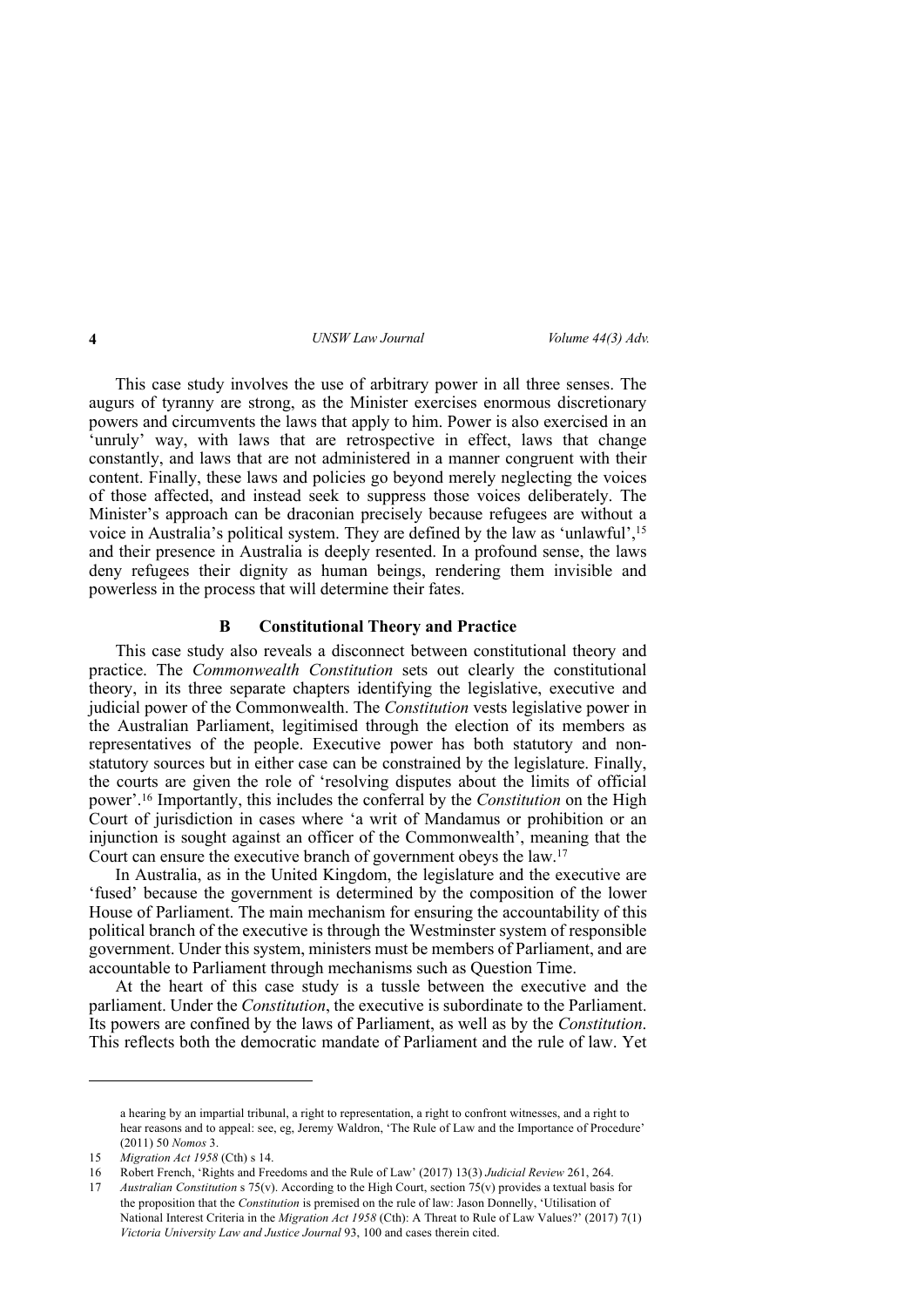there is a competing constitutional conception, where the government claims a superior mandate to Parliament. This is based on the claim that its election reflects the popular will, and that in a democracy, the majority should rule.18 As one looks across the globe, these majoritarian concepts of democracy are reflected in increasingly broad claims of power by the executive. Newer and more mature democracies alike are finding that the institutional frameworks designed to constrain arbitrary power are creaking under the strain of this challenge. 19 Morrison's determination to end permanent protection is part of this broader trend.

# **II THE MIGRATION ACT REGIME**

Long before Morrison occupied the role of Minister for Immigration, refugee policy had already warped the rule of law in Australia. For decades, ministers have sought ever greater freedom from the courts and from Parliament itself.20 This long struggle has resulted in the *Migration Act* conferring on the Minister a peculiar degree of executive freedom.

# **A Delegated Legislation**

While the *Migration Act* itself is long and complex, much is also left to delegated legislation. Such legislation is effectively under the control of the Minister, and by default comes into effect the day after it is registered. <sup>21</sup> While most delegated legislation can be disallowed by Parliament, it only ceases to have effect from the date of disallowance.22 As Gabrielle Appleby and Joanna Howe have argued, this reverses the default position that legislation comes into effect upon approval by Parliament, and leaves delegated legislation open to exploitation.23 While the legislative instrument comes into effect the day after registration, it does not need to be tabled in Parliament until six sitting days after it is registered.24 A parliamentarian can give a notice of motion to disallow within 15 sitting days of tabling, and then there is another 15 sitting day period where the

<sup>18</sup> Helen Pringle and Elaine Thompson, 'Tampa as Metaphor: Majoritarianism and the Separation of Powers' (2003) 10(2) *Australian Journal of Administrative Law* 107 ('Tampa as Metaphor').

<sup>19</sup> Steven Levitsky and Daniel Ziblatt, *How Democracies Die* (Crown, 2018); Ece Temelkuran, *How to Lose a Country: The 7 Steps from Democracy to Dictatorship* (Fourth Estate, 2019).

<sup>20</sup> Ronald Sackville, 'Judicial Review of Migration Decisions: An Institution in Peril?' (2000) 23(3) *University of New South Wales Law Journal* 190; Helen Pringle and Elaine Thompson, 'The Tampa Affair and the Role of the Australian Parliament' (2002) 13(2) *Public Law Review* 128; Pringle and Thompson, 'Tampa as Metaphor' (n 18).

<sup>21</sup> *Legislation Act 2003* (Cth) s 12. This provides that delegated legislation begins by default at the start of the day after it is registered, but also allows for a legislative instrument to declare that it commences retrospectively or to specify another day.

<sup>22</sup> Ibid s 42.

<sup>23</sup> Gabrielle Appleby, 'Challenging the Orthodoxy: Giving the Court a Role in Scrutiny of Delegated Legislation' (2016) 69(2) *Parliamentary Affairs* 269; Gabrielle Appleby and Joanna Howe, 'Scrutinising Parliament's Scrutiny of Delegated Legislative Power' (2015) 15(1) *Oxford University Commonwealth Law Journal* 3.

<sup>24</sup> *Legislation Act 2003* (Cth) s 38.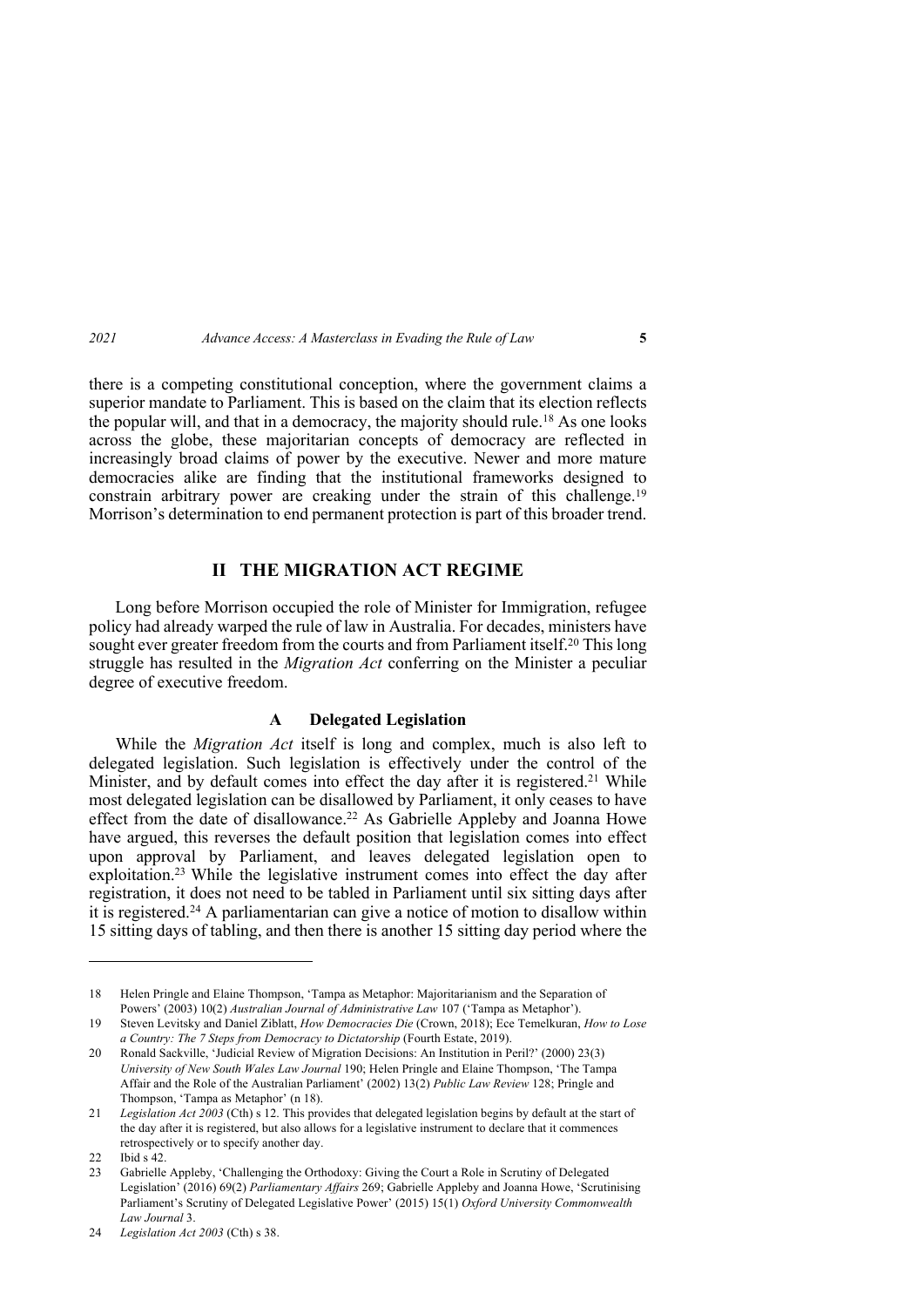motion can either be resolved or withdrawn. If the 15 sitting day period expires, the instrument is automatically disallowed.25

It is very rare for delegated legislation to be disallowed. Of around 1,500 legislative instruments that are scrutinised every year,<sup>26</sup> only a handful of disallowance motions are made every year. <sup>27</sup> Indeed, as noted by the Senate Scrutiny of Delegated Legislation Committee, only 181 have been disallowed or disapproved at all '[i]n the Senate's history up to the end of the  $45<sup>th</sup>$  Parliament' in 2019.28

Further, the Senate does not sit for many days, averaging 54 days per year in the period 2000 to 2017 inclusive. <sup>29</sup> If the full 36-day timetable for disallowance is used, a legislative instrument can continue in force for months before being disallowed. Not all delegated legislation, however, can be disallowed. Section 44 of the *Legislation Act 2003* (Cth) also permits instruments to be exempted from disallowance, either within the Act itself or by delegated legislation.30 This practice is common and there are no criteria or guidelines for determining when an exemption is appropriate.31

<sup>25</sup> Ibid s 42. The instrument is disallowed if the notice of motion is called on, moved and not withdrawn or disposed of, or is not withdrawn and has not been called on.

<sup>26</sup> 'Scrutiny of Delegated Legislation', *Parliament of Australia* (Web Page) <https://www.aph.gov.au/Parliamentary\_Business/Committees/Senate/Scrutiny\_of\_Delegated\_Legislatio n>.

<sup>27</sup> In 2013, the Senate disposed of 6 motions for disallowance (3 agreed to, and 3 negatived). Another 2 were withdrawn, and another 13 were still before Parliament before it lapsed: 'Notices of Motion for Disallowance', *Parliament of Australia* (Web Page, 19 May 2019), archived at <https://web.archive.org/web/20190519041732/https://www.aph.gov.au/Parliamentary\_Business/Statistic s/Senate\_StatsNet/statements/disallowance/2013. In 2014, the Senate disposed of 23 motions for disallowance (14 agreed to, 9 negatived), with another 11 withdrawn and 1 still before the Senate at the end of the year. In 2015, the Senate disposed of 8 motions for disallowance (4 agreed to, and 4 negatived), with another 9 withdrawn and 5 still before the Senate at the end of the year: 'Notices of Motion for Disallowance', *Parliament of Australia* (Web Page, 30 June 2018) <https://www.aph.gov.au/Parliamentary\_Business/Statistics/Senate\_StatsNet\_Classic/Consolidations/disa llowance2011>.

<sup>28</sup> Senate Standing Committee for the Scrutiny of Delegated Legislation, Parliament of Australia, *Parliamentary Scrutiny of Delegated Legislation* (Report, 3 June 2019) 114 [8.6] <https://www.aph.gov.au/Parliamentary\_Business/Committees/Senate/Scrutiny\_of\_Delegated\_Legislatio n/DelegatedLegislation/Report>.

<sup>29</sup> This is calculated using data from 'Number of Sitting Days per Year: Senate Statistical Information', *Parliament of Australia* (Web Page, 9 August 2020), archived at  $\langle$ https://web.archive.org/web/20200809153542/https://www.aph.gov.au/Parliamentary\_Business/Statistic s/Senate\_StatsNet/General/sittingdaysyear>. The source does not include full calendar year figures for 2018 and subsequent years.

<sup>30</sup> In 2013, specific exemptions were listed under section 44(2) of the Act. For example, legislative instruments made under schedule 4 of the *Migration Regulations 1994* (Cth) ('*Migration Regulations*') were specified to be exempt. In 2013, the *Migration Regulations* were amended to make it a condition of granting a bridging visa E that the applicant sign a code of behaviour. The code of behaviour itself was draconian but, as it was a legislative instrument made under schedule 4, it was exempt from disallowance. The Act has since been amended to enable exemptions to be listed under Regulations: *Legislation (Exemptions and Other Matters) Regulation 2015* (Cth).

<sup>31</sup> Senate Standing Committee for the Scrutiny of Delegated Legislation, Parliament of Australia (n 28) 122–4 [8.35]–[8.39].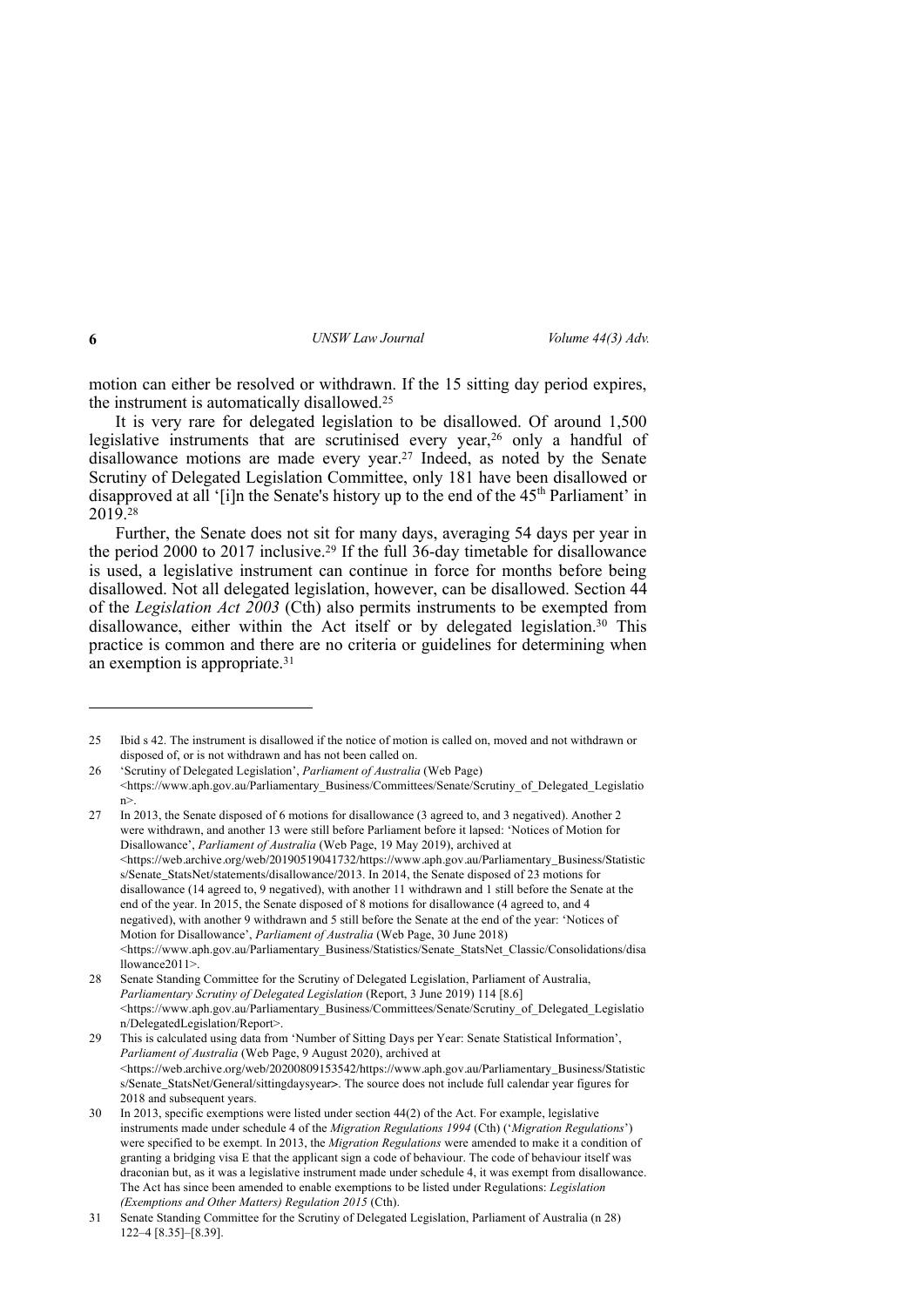# **B Protection Visas**

Most classes of visas are set out in schedule 1 of the *Migration Regulations 1994* (Cth) ('*Migration Regulations*'), and visa subclasses and the criteria for their grant in schedule 2 of those Regulations. Protection visas are one of the few types of visas specified in the *Migration Act* itself. The *Migration Act* also specifies the two main alternative criteria: that Australia must, under international law, protect the person (or a family member of the person) (1) as a refugee or (2) because of a real risk of significant harm if the person is returned. 32

In addition to meeting one of the main criteria, a person must fulfil other conditions, which are set out in schedule 2 of the Regulations, before being granted a protection visa.

# **C Ministerial Discretion in the Migration** *Act*

The Minister has power to direct how the Department processes visa applications.33 Further, the *Migration Act* maximises executive discretion in its adoption of extremely broad criteria, most notably, that the Minister considers a decision to be 'in the public interest'.34 This criterion applies to the Minister's personal powers to release a person from detention<sup>35</sup> or relieve a person from the statutory bars on making further visa applications.<sup>36</sup> The High Court has ruled that the term 'public interest' is to be interpreted broadly as a discretionary value judgment to be made by reference to undefined factual matters, confined only 'in so far as the subject matter and the scope and purpose of the statutory enactments may enable ... given reasons to be [pronounced] definitely extraneous to any objects the legislature could have had in view'. 37

In the case of the *Migration Act*, section 4(1) provides that the statutory objective is 'to regulate, in the national interest, the coming into, and presence in, Australia of non-citizens'. Since the 'national interest' is itself a very broadly interpreted term (see Part IV(B) below), section  $4(1)$  is of no assistance in making arguments which seek to give 'public interest' a restrictive interpretation.

Unusually, the *Migration Act* includes a number of mandatory rules, but also grants the Minister personal and non-compellable powers to waive or exempt a

<sup>32</sup> *Migration Act 1958* (Cth) s 36. The first criterion gives effect to Australia's international legal obligations under the 1951 *Convention Relating to the Status of Refugees*, opened for signature 28 July 1951, 189 UNTS 137 (entered into force for Australia and generally 22 April 1954) ('*Refugee Convention*') and the 1967 *Protocol Relating to the Status of Refugees*, opened for signature 31 January 1967, 606 UNTS 267 (entered into force generally 4 October 1967 and for Australia 13 December 1973). The second criterion refers to Australia's obligations under the *International Covenant on Civil and Political Rights*, opened for signature 16 December 1966, 999 UNTS 171 (entered into force generally 23 March 1976 and for Australia 13 November 1980) and the *Convention against Torture and Other Cruel, Inhuman or Degrading Treatment or Punishment*, opened for signature 10 December 1984, 1465 UNTS 85 (entered into force generally 26 June 1987 and for Australia 7 September 1989).

<sup>33</sup> *Migration Act 1958* (Cth) ss 51, 499.

<sup>34</sup> Ibid ss 46A, 48B, 133A, 133C, 195A, 197AB, 197AD, 198AD, 198AE.

<sup>35</sup> Ibid s 195A.

<sup>36</sup> Ibid s 48B.

<sup>37</sup> *O'Sullivan v Farrer* (1989) 168 CLR 210, 216 (Mason CJ, Brennan, Dawson, Gaudron JJ).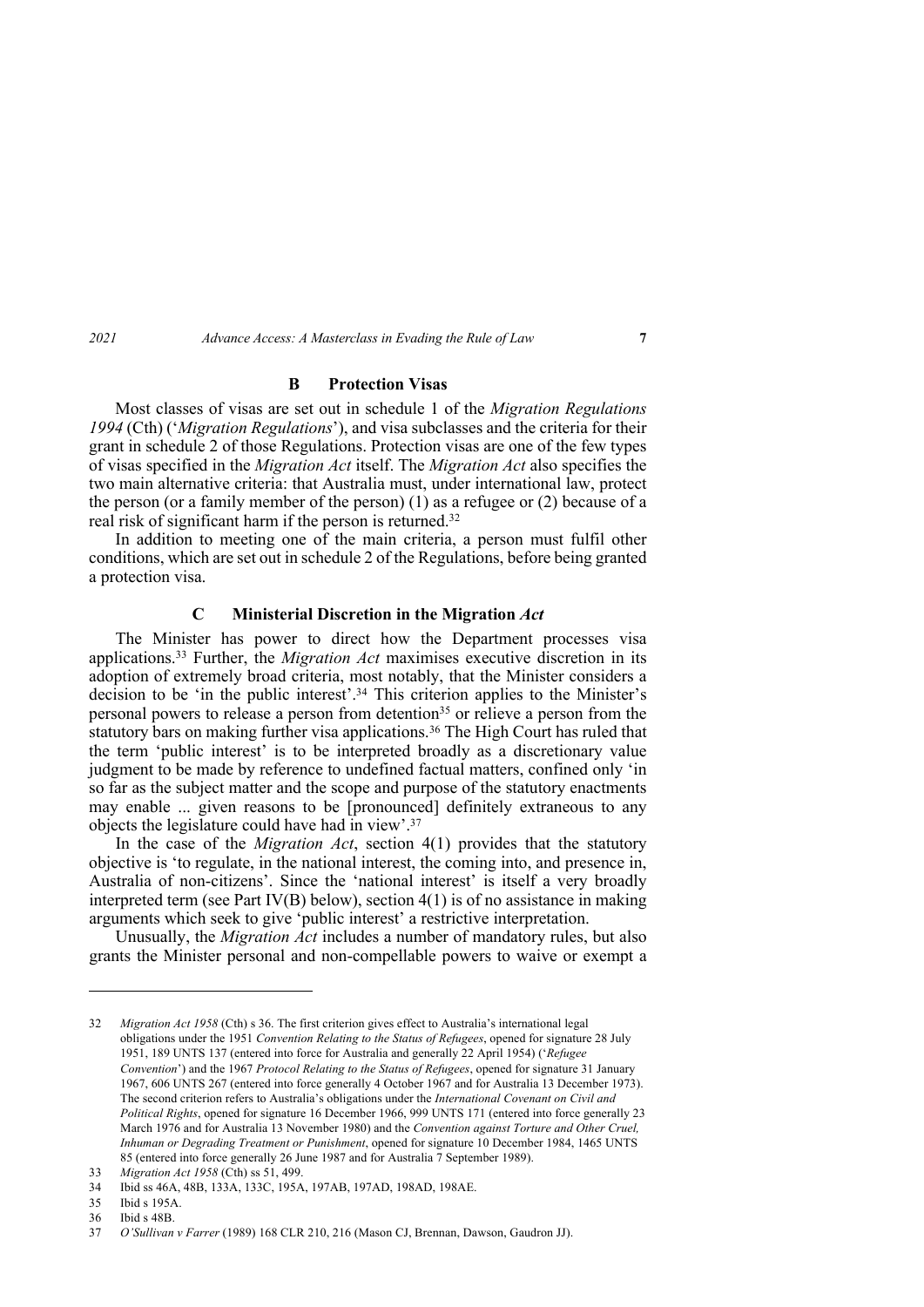person from these rules. This greatly expands the scope of ministerial discretion, while simultaneously minimising oversight by the courts. The legal effect is that the Minister does not have a duty to consider exercising those powers, and there are no requirements to ensure procedural fairness or to give reasons if the Minister does not consider exercising those powers.38

This structure has been used since 1992 to detain people seeking asylum. Under mandatory detention, everyone who does not have a valid visa in Australia 'must' be detained.39 This means that the only criterion a court can review in determining whether detention is lawful is whether the person has a valid visa. The Minister can decide to release a person from detention by granting a visa, but these powers must be exercised personally and are non-compellable.40 The liberty of the person, therefore, is largely dependent upon the will of the Minister.

This structure was also adopted in 2001 for people coming by boat who entered specified places (such as Christmas Island). All of these people were barred from making a valid claim for a protection visa.<sup>41</sup> They could only make a valid claim if the Minister for Immigration allowed it, again in a personal and non-compellable capacity.42 Under the Gillard Labor Government, this rule was extended to anyone who came irregularly by boat.<sup>43</sup>

# **III MORRISON'S MASTERCLASS**

The *Migration Act* section 46A application 'bar' was quickly invoked by Morrison when he came into office as Minister for Immigration. On 30 September 2013, he announced that his Department had ceased allowing permanent protection visa applications to be made by the 30,000 people seeking asylum who had come by boat during Labor's term in office. <sup>44</sup> However, as mentioned in Part I, 7,600 protection visa applications had already been made.

<sup>38</sup> See, eg, *Plaintiff S10/2011 v Minister for Immigration and Citizenship* (2012) 246 CLR 636, 654–5 [50] (Gummow, Hayne, Crennan, Bell JJ).

<sup>39</sup> *Migration Act 1958* (Cth) s 189.

<sup>40</sup> Ibid s 195A.

<sup>41</sup> Ibid ss 46A, 46B. This version of the bar, which began in September 2001, applied to non-citizens entering Australia without a visa at a so-called 'excised offshore place'.

<sup>42</sup> *Migration Amendment (Unauthorised Maritime Arrivals and Other Measures) Act 2013* (Cth). This took effect from 1 June 2013 and amended the sections 46A and 46B bars to apply to any 'unauthorised maritime arrivals' ('UMAs'). These were further amended by the *Migration Amendment (Protection and Other Measures) Act 2015* (Cth) to apply even if the UMA or transitory person had since been granted a bridging visa, a temporary protection visa or any other kind of temporary visa prescribed by Regulations. The relevant regulations are 2.11A and 2.11B and the temporary visas prescribed by the Regulations are the temporary safe haven visa, the temporary humanitarian concern visa, the Temporary Protection Visa and the Safe Haven Enterprise Visa.

<sup>43</sup> These provisions also extend to 'transitory persons', meaning a person who has been brought to Australia for a temporary purpose after being taken to a regional processing country (or any non-citizen child of such a person).

<sup>44</sup> Scott Morrison (Minister for Immigration and Border Protection) and Mark Binskin, 'Operation Sovereign Borders Update' (Joint Press Conference, 30 September 2013), archived at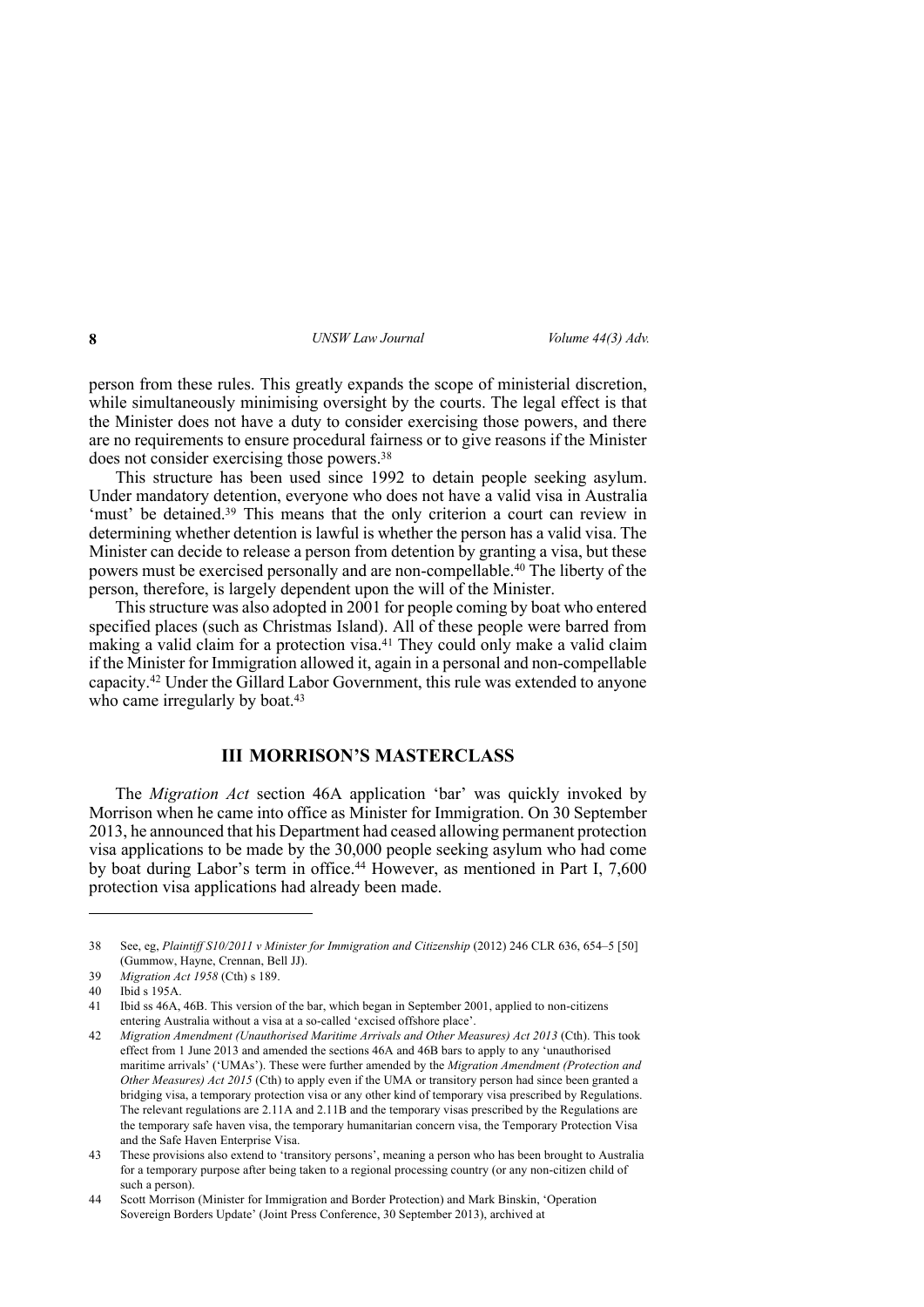When the Minister asked his Department for advice, the Department advised that 'in the medium to long term' his policy objective could 'likely' only be achieved by legislative change.45 However, it provided a menu of options that would further the objective in the 'immediate short term'. <sup>46</sup> The Department advised that each of these strategies was 'likely to be short lived as a consequence of decisions taken in Parliament to overturn them or in the Courts to invalidate them'. <sup>47</sup> However, in combination, they would achieve the policy objective of denying almost everyone a permanent protection visa for over a year.

# **A Delaying Tactics**

An immediate strategy was to slow down processing of refugee claims. This was already in train under Labor's asylum policy. An expert panel convened by the previous Labor Government had recommended that a protection claim in Australia should not lead to refugee status faster than it would for a person waiting to be resettled from overseas. This would ensure that those who came by boat were given 'no advantage' over resettlement.48

The 'no advantage' policy was given effect through Ministerial Direction No 57.49 This Direction required administrative decision makers, including the Department and the Refugee Review Tribunal, to give lower processing priority to protection visa applications by those who came without a valid visa (whether by boat or air). On 10 October 2013, the Department advised that it was tightening implementation of this Direction to avoid granting a permanent visa before any change to the Regulations. <sup>50</sup> In addition, according to Shaun Hanns, who was working in the refugee assessment program of the Department at the time:

From late October 2013 we were required to 'go slow' and barely engaged in any meaningful processing of asylum seekers. We didn't really start up again until the

 $\lt$ https://web.archive.org/web/20131005231647/http:/www.minister.immi.gov.au/media/sm/2013/sm2083 72.htm>.

<sup>45</sup> Department of Immigration and Border Protection (Cth), Submission No SM2014/00106 to the Minister for Immigration, *Continuing to Achieve the Policy Objective of No Permanent Protection Visa Grants to IMAs* (15 January 2014) <https://www.homeaffairs.gov.au/foi/files/2015/FA141001175.pdf> ('Submission No SM2014/00106 to the Minister'). A redacted version of this submission was released under FOI Request FA 14110/01175. Some of the redacted content is quoted in Plaintiff S297/2013, 'Plaintiff's Submissions', Submission in *Plaintiff S297/2013 v Minister for Immigration and Border Protection*, 22 April 2014 <http://www.hcourt.gov.au/assets/cases/s297-2013/Plf-S297-2013\_Plf2.pdf>.

<sup>46</sup> Department of Immigration and Border Protection (Cth), Submission No SM2014/00106 to the Minister  $(n 45)$ 

<sup>47</sup> In the Department's view, the best-case scenario was that the High Court 'may do the unexpected': ibid 15.

<sup>48</sup> Expert Panel on Asylum Seekers, Parliament of Australia, 'Report of the Expert Panel on Asylum Seekers' (Report, August 2012), archived at <http://web.archive.org/web/20140305104959/http://expertpanelonasylumseekers.dpmc.gov.au/report.ht  $m$  $>$ .

<sup>49</sup> This was authorised under section 499 of the *Migration Act 1958* (Cth). The Direction was revoked by IMMI 14/150 on 24 December 2014.

<sup>50</sup> Department of Immigration and Border Protection (Cth), *Transitional Arrangements for Current PPV Applicants* (n 2).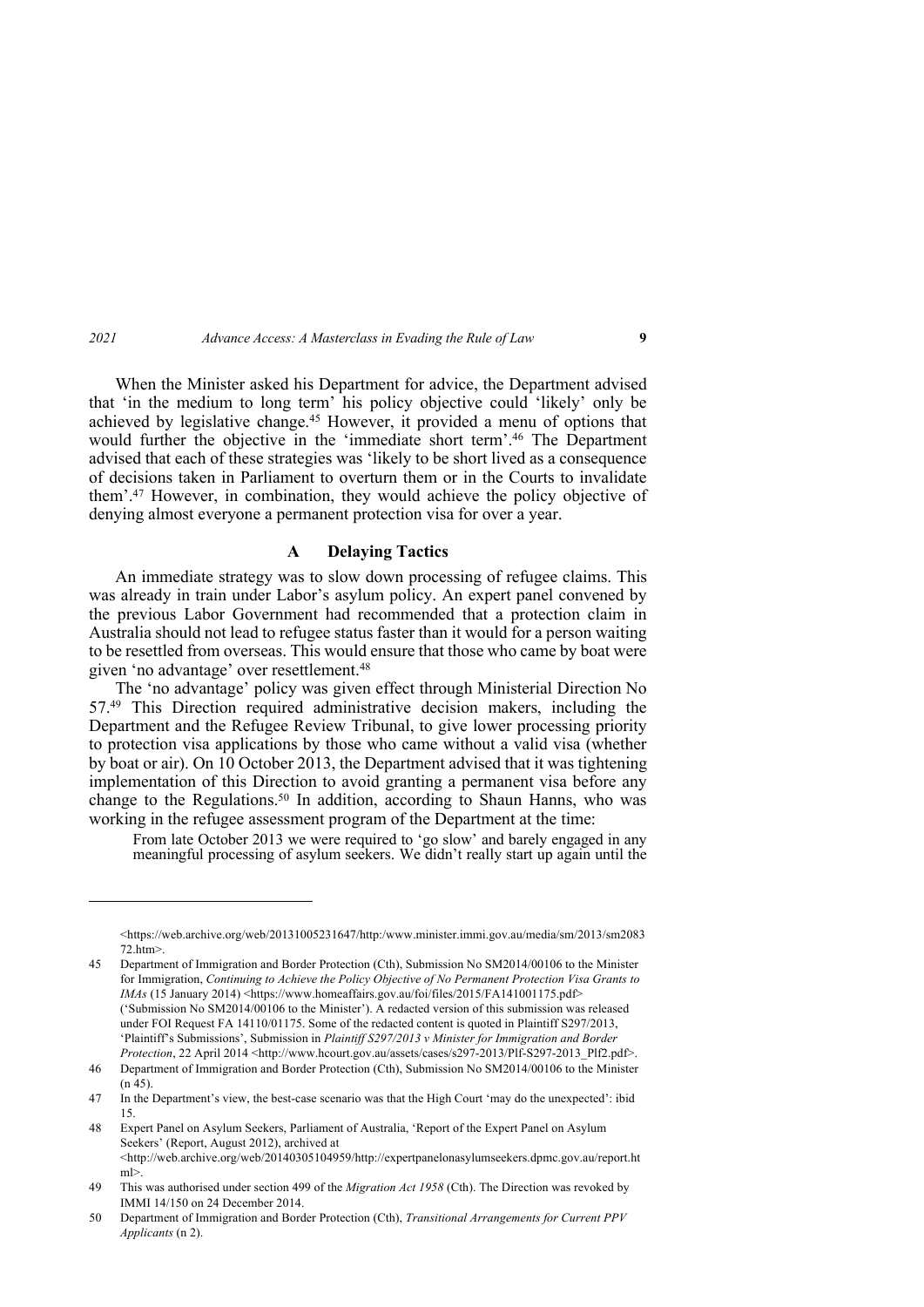full implementation of TPVs [Temporary Protection Visas] through the 'fast-track' process in September 2015.<sup>51</sup>

A further delaying tactic was outlined in the Department's 10 October 2013 advice. According to the Department, about 1,700 UMAs had already been found to be owed protection obligations. However, further checks were needed before a visa was granted, including security checks.52 The Department anticipated that the proposed change to the *Migration Regulations* would be in place before those checks were completed in all but 700 cases. These security checks were conducted by the Australian Security Intelligence Organisation ('ASIO'), which was then formally under the authority of the Attorney-General's Department but institutionally independent.53 To minimise the risk of any of these 700 people being granted permanent protection visas,<sup>54</sup> the Secretary of the Department requested the Director-General of Security to delay these final security checks.55 ASIO has confirmed that, following this request, the checks were 'at a lower priority', although it would triage cases and prioritise those where there might be a threat to the community.56

# **B Temporary Protection by Regulation**

The next step was to amend the Regulations to create temporary protection visas.57 On 18 October 2013, the *Migration Amendment (Temporary Protection Visas) Regulation 2013* ('*Migration Amendment (TPV) Regulation*') came into force. It was tabled on 12 November 2013. It created a temporary protection visa ('TPV') class, barred anyone who entered Australia without a valid visa (whether by boat or air) from permanent protection, and converted existing protection visa applications by those people into applications for a TPV. It applied retroactively to protection visa applications which had been lodged but not yet determined. As

<sup>51</sup> Shaun Hanns, 'Scott Morrison's Single-Mindedness When Immigration Minister Is a Frightening Trait', The Guardian (online, 26 April 2019) <http://www.theguardian.com/commentisfree/2019/apr/26/scottmorrisons-single-mindedness-when-immigration-minister-is-a-frightening-trait>.

<sup>52</sup> Department of Immigration and Border Protection (Cth), *Transitional Arrangements for Current PPV Applicants* (n 2).

<sup>53</sup> It is now part of the Department of Home Affairs portfolio and reports to the Minister for Home Affairs, although the Attorney-General retains oversight of its special powers: 'Ministerial and Parliamentary Oversight', *Australian Security Intelligence Organisation* (Web Page) <https://www.asio.gov.au/ministerial-and-parliamentary-oversight.html>.

<sup>54</sup> At the time, the *Migration Act* included section 65A which required the Minister to decide on protection visa applications within 90 days. See further below Part V.

<sup>55</sup> Department of Immigration and Border Protection (Cth), *Transitional Arrangements for Current PPV Applicants* (n 2).

<sup>56</sup> Ashlynne McGhee, 'Refugee Visas a "Lower Priority" Not "Slowed down", ASIO Boss Says', *ABC News* (online, 28 February 2018) <http://www.abc.net.au/news/2018-02-28/refugee-visas-a-lowerpriority-not-slowed-down-asio-boss-says/9491068>.

<sup>57</sup> Temporary protection visas were introduced under Howard by *Migration Amendment Regulations 1999 (No 12)* (Cth).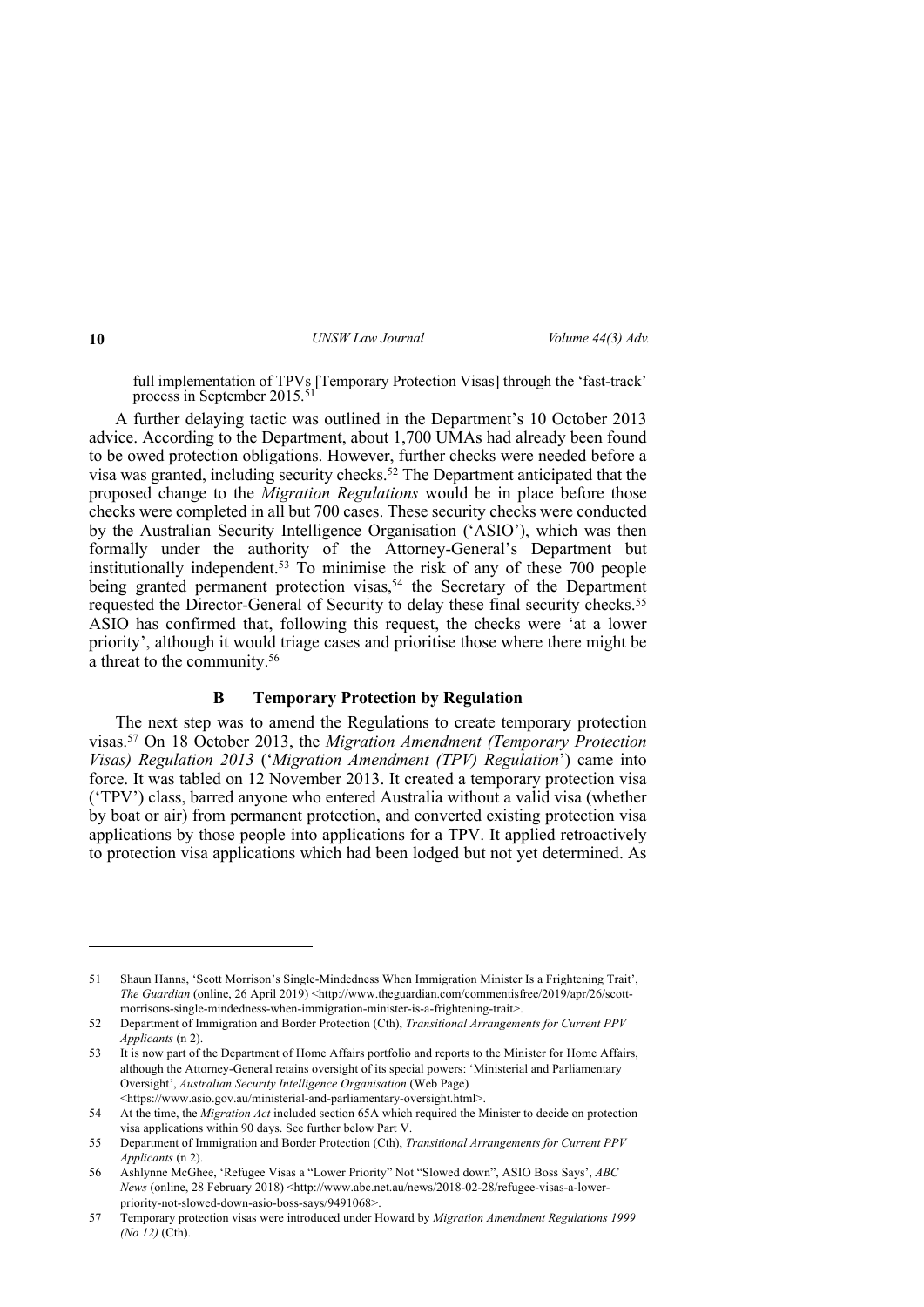predicted by the Department, it was disallowed by the Senate on 2 December 2013.<sup>58</sup> However, while it was in force, 22 people were granted TPVs.<sup>59</sup>

The *Migration Amendment* (*TPV) Regulation* was duly scrutinised by two parliamentary committees. The then Senate Standing Committee for the Scrutiny of Regulations and Ordinances $60$  requested further information from the Minister regarding its retrospective effect, whether it unduly trespassed on personal rights including 'family considerations and rights of the child', and on the lack of consultation.61

The Minister responded to the Committee by indicating that applying TPVs to all those who arrived before 13 August 2013 'was important for consistency and fairness, with all relevant applications being assessed against the new criteria'.<sup>62</sup> In relation to the denial of family unity, the Minister responded that the 'need to discourage minors from undertaking dangerous voyages and to maintain the integrity of Australia's borders outweighs the best interests of the child to have the right to family reunification'. <sup>63</sup> Finally, the Minister responded that consultation was not undertaken because the *Migration Amendment* (*TPV) Regulation* was 'required as a matter of urgency', arising from its 'need to implement TPVs as a key element of the government's [border protection] policies'. <sup>64</sup> The Committee's response was to record its thanks for the Minister's response and conclude its interest in the Regulation. 65

The Parliamentary Joint Committee on Human Rights tabled its report on 10 December 2013 after the *Migration Amendment* (*TPV) Regulation* had been disallowed. It expressed several concerns with the Regulation, including its application to unauthorised air arrivals, the denial of family reunion, and the effects of the Regulation on education, employment and health.<sup>66</sup>

<sup>58</sup> Senate, *Notification of Disallowance Gazette*, No C2013G01820, 2 December 2013.

<sup>59</sup> Immigration and Border Protection Portfolio, Answers to Questions Taken on Notice, Supplementary Budget Estimates Hearing, Parliament of Australia, *Programme – 4.3: Offshore Asylum Seeker Management* (19 November 2013) Question SE13/0027  $\lt$ https://www.aph.gov.au/~/media/Estimates/Live/legcon\_ctte/estimates/sup\_1314/DIBP/SE13-0027.ashx>.

<sup>60</sup> This Committee has since been renamed the Senate Standing Committee on Delegated Legislation.

<sup>61</sup> Senate Standing Committee on Regulations and Ordinances, Parliament of Australia, *Delegated Legislation Monitor* (Monitor No 1 of 2014, 12 February 2014) 25–7 <https://www.aph.gov.au/- /media/Committees/Senate/committee/regord\_ctte/mon2014/pdf/no1.pdf?la=en&hash=E20A1B02E3E3E 90690AF55C230A7EFA8B975FDEA>.

<sup>62</sup> Ibid 26.

<sup>63</sup> Ibid 27.

<sup>64</sup> Ibid.

<sup>65</sup> Ibid.

<sup>66</sup> Parliamentary Joint Committee on Human Rights, Parliament of Australia, *Examination of Legislation in Accordance with the Human Rights (Parliamentary Scrutiny) Act 2011: Bills Introduced 12 November – 5 December 2013* (10 December 2013) 109–20

<sup>&</sup>lt;https://www.aph.gov.au/Parliamentary\_Business/Committees/Joint/Human\_Rights/Scrutiny\_reports/20 14/144/index>.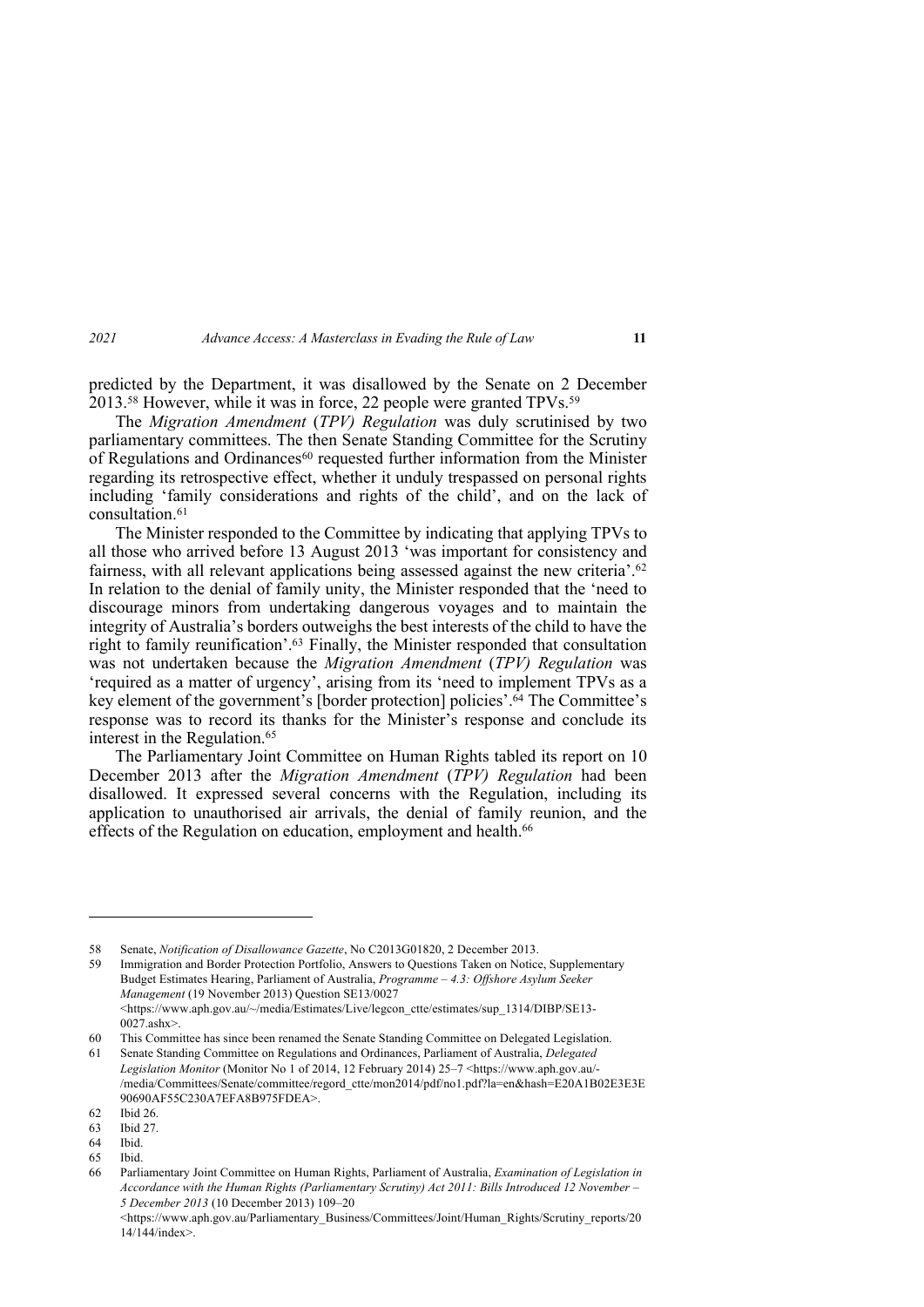The retrospective effect of the Regulation was also singled out by the Australian Law Reform Commission ('ALRC') in its inquiry into Commonwealth laws which encroached upon traditional rights and freedoms.<sup>67</sup>

# **C Setting a Cap on Permanent Protection Visas**

The Minister for Immigration was clearly prepared for disallowance. On the same day as the *Migration Amendment* (*TPV) Regulation* was disallowed, the Minister made a determination that capped the number of permanent protection visas which could be granted for the  $2013-14$  financial year.<sup>68</sup> This was set at a number that had already been reached, and therefore prevented the grant of any more permanent protection visas.<sup>69</sup> The cap had been put in place to set quotas for the Migration and the Refugee and Humanitarian Programs, but had not previously been used in relation to onshore protection visas.

The Minister's determination was purportedly made under section 85 of the *Migration Act* and was not subject to disallowance. <sup>70</sup> The Greens introduced a Bill on 9 December 2013 to override this exemption from disallowance. <sup>71</sup> However, it was not supported by Labor as the effect of the Bill would be to override the Minister's powers to cap visa classes for other visas, including under the Migration Program. 72

# **D A New Regulation**

On 4 December 2013, the Department proposed a new Regulation, which would make it a condition of a permanent protection visa that the applicant was not an unauthorised maritime arrival. <sup>73</sup> It informed the Minister that the *Legislative Instruments Act 2003* (Cth) prevented the making of any legislative instrument that is the 'same in substance' as the disallowed instrument within six months of the disallowance.74 However, the Minister was advised that the new Regulation could be differentiated in substance 'as it does not seek to create a new temporary visa

67 Australian Law Reform Commission, *Traditional Rights and Freedoms: Encroachments by Commonwealth Laws* (Report No 129, December 2015) 390 [13.147]  $\lt$ https://www.alrc.gov.au/publication/traditional-rights-and-freedoms-encroachments-by-commonwealthlaws-alrc-report-129/>.

<sup>68</sup> Scott Morrison, 'Government Acts Swiftly to Deny People Smugglers' Promise of Permanent Visas' (Media Release, 4 December 2013), archived at <https://web.archive.org/web/20140304223711/http:/www.minister.immi.gov.au/search/cache.cgi?collect ion=immirss&doc=2013%2Fsm210040.xml>. The determination had been made on 2 December 2013, anticipating the disallowance: Minister for Immigration and Border Protection (Cth), Determination of Granting of Protection Class XA Visas in 2013/2014 Financial Year (IMMI 13/156) 2 December 2013.

<sup>69</sup> Karlsen and Phillips (n 1) 27.

<sup>70</sup> The *Migration Act* section 85 enables the Minister to set limits on visas by legislative instrument. See also *Legislative Instruments Act 2003* (Cth) s 44(2), as at 12 April 2013.

<sup>71</sup> Migration Amendment (Visa Maximum Numbers Determinations) Bill 2013 (Cth).

<sup>72</sup> Commonwealth, *Parliamentary Debates*, Senate, 12 December 2013, 1567 (Ursula Stephens).

<sup>73</sup> *Migration Amendment (Unauthorised Maritime Arrival) Regulation 2013* (Cth) ('*Migration Amendment (UMA) Regulation*').

<sup>74</sup> *Legislative Instruments Act 2003* (Cth) s 48(1). This Act was later renamed the *Legislation Act 2003*  (Cth).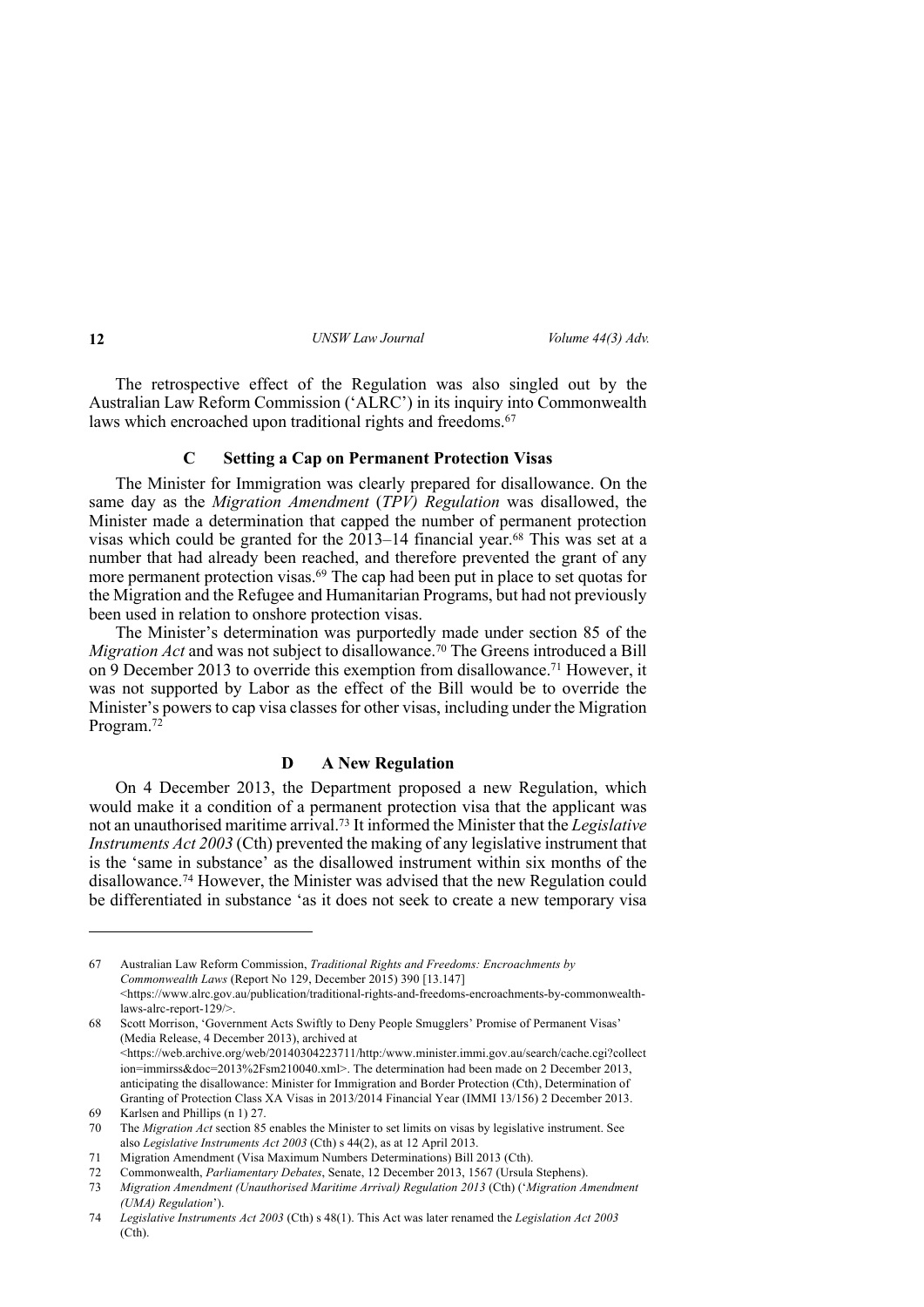class or convert current permanent visa applications into temporary visa applications'. 75

The Minister accepted the Department's proposal. The *Migration Amendment (Unauthorised Maritime Arrival) Regulation 2013* ('*Migration Amendment (UMA) Regulation*') came into force on 14 December 2013. Like the *Migration Amendment (TPV) Regulation*, it applied to unauthorised boat and air arrivals, and to existing protection visa applications that had not been finally determined at the time the *Migration Amendment (UMA) Regulation* came into force. Unlike the previous Regulation, however, it did not create a new visa class of temporary protection visas.

The timing was clearly deliberate. Parliament had had its last sitting for 2013 on 12 December and the first sitting day for 2014 was two months away. The legislative instrument was not tabled until 11 February 2014. <sup>76</sup> The Greens immediately gave a notice of motion to disallow, but it took until 27 March 2014 before the Senate agreed on the motion.77 This meant that the government had the benefit of the Regulation for over three months. 78

Prior to its disallowance, the *Migration Amendment (UMA) Regulation* was challenged in court as breaching the *Legislative Instruments Act 2003*. <sup>79</sup> The plaintiff's written submission persuasively argued that the new Regulation was the same in substance as the *Migration Amendment (TPV) Regulation*, because both provided that unauthorised arrivals were ineligible for the grant of permanent protection visas.80 However, this aspect of the proceedings was dropped when the *Migration Amendment (UMA) Regulation* was disallowed.<sup>81</sup>

The same issue was raised by the Senate Standing Committee on the Scrutiny of Regulations and Ordinances. It concluded that it could be said that 'the effect of both instruments is/was to prevent unauthorised maritime arrivals from being eligible for Subclass 866 (Protection) visas', and therefore requested further

75 Department of Immigration and Border Protection (Cth), Submission No SM2013/03752 to Minister, *Proposed Amendment to Protection Visa Regulations* (5 December 2013) 3 <https://www.homeaffairs.gov.au/foi/files/2015/FA141001175.pdf>.

<sup>76</sup> Senate Standing Committee on Regulations and Ordinances, *Delegated Legislation Monitor* (n 61) 6.

<sup>77</sup> Senator Hanson-Young introduced a notice of motion on 11 February 2014 but withdrew this notice on 13 February 2014, after having introduced another motion on 12 February 2014. It was this second motion which the Senate agreed to on 27 March 2014: see 'Disallowance Alert 2014', *Parliament of Australia* (Web Page, 2014) <https://www.aph.gov.au/Parliamentary\_Business/Committees/Senate/Scrutiny\_of\_Delegated\_Legislatio n/Alerts/alert2014>. Subsequently, at the merits review stage, those whose protection visa applications had been refused by the Department during the period that *Migration Amendment (UMA) Regulation* 

*<sup>2013</sup>* was in force had their cases remitted to the Department for reconsideration: Crock and Bones (n 1). 78 Appleby and Howe (n 23) 22–3.

<sup>79</sup> *Plaintiff S297/2013 v Minister for Immigration and Border Protection* (2014) 255 CLR 179 ('*Plaintiff S297/2013*').

<sup>80</sup> Plaintiff S297/2013, 'Plaintiff's Submissions', Submission in *Plaintiff S297/2013 v Minister for Immigration and Border Protection*, S297/2013, 3 February 2014, 4–6 [18]–[30].

<sup>81</sup> In his judgment in *Plaintiff S297/2013* (2014) 255 CLR 179, French CJ referred to the fact that 'the legal minuet between the Minister and the Parliament was reflected in the shifting form of these proceedings': at 182 [6].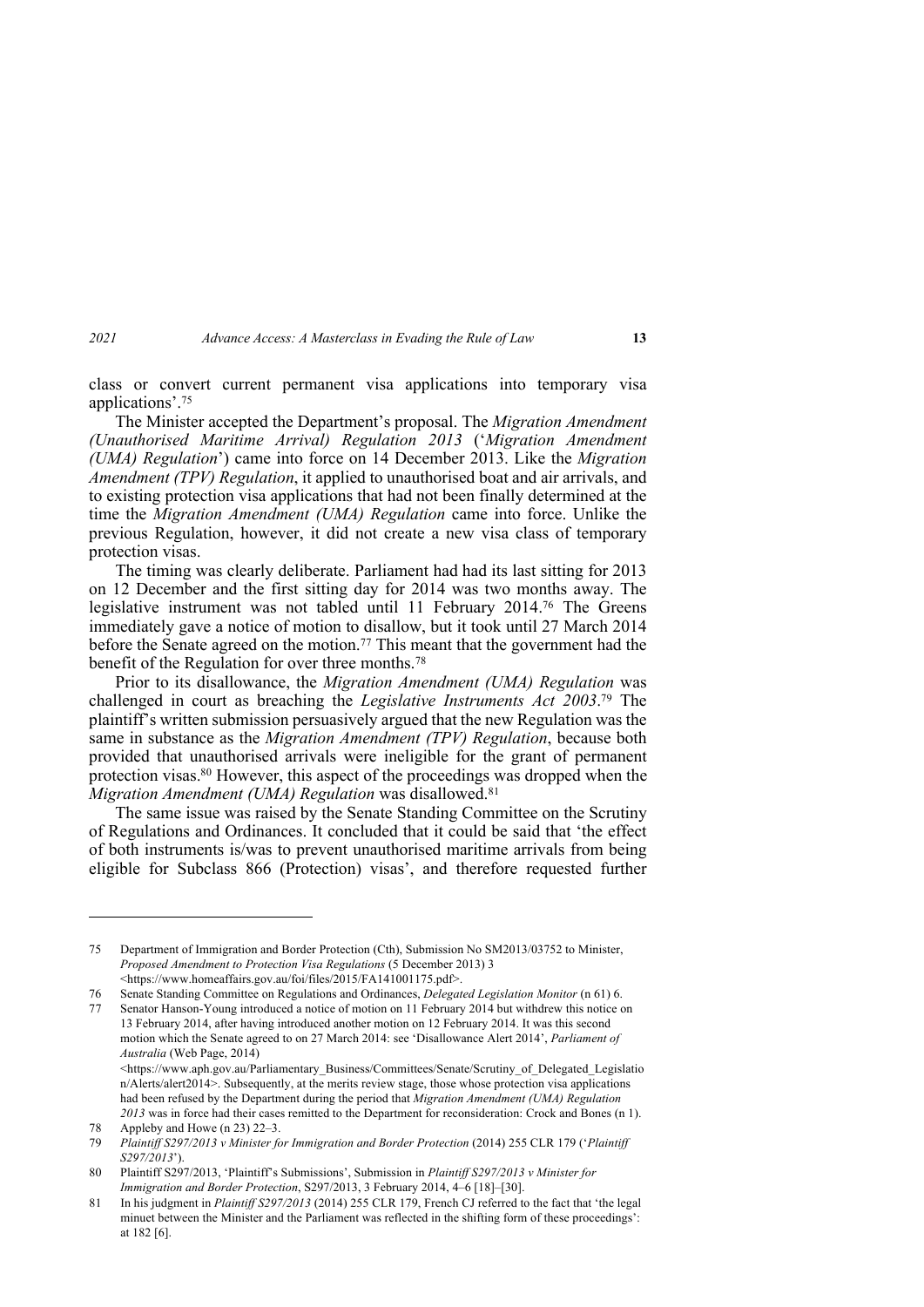information from the Minister.82 The 'potential inconsistency' with the requirements of the *Legislative Instruments Act 2003* was also noted by the Parliamentary Joint Committee on Human Rights, which indicated that its concerns about the *Migration Amendment* (*TPV) Regulation* applied equally to the *Migration Amendment (UMA) Regulation*. 83

# **E The Return of the Cap**

On 19 December 2013, the Minister's cap on protection visas was revoked as unnecessary, because the *Migration Amendment (UMA) Regulation* had come into force. <sup>84</sup> However, on 6 March 2014, in anticipation of this Regulation being disallowed in the Senate, the Minister again purported to cap the number of protection visas available for 2013–14.85

The Department had advised the Minister that a High Court challenge to the new cap could be 'expected to be lodged almost immediately'. <sup>86</sup> However, it had also helpfully pointed out that '[a]ny decision by the High Court that use of the cap was invalid would then be some months away'.87 In other words, even though the strategy was legally dubious, it would be effective in delaying the grant of permanent protection visas to unauthorised arrivals.

# **F Using Other Temporary Visa Categories**

The statement of human rights compatibility for the *Migration Amendment (UMA) Regulation* indicated that those found to be refugees and affected by this Regulation would be granted instead a bridging visa, with the same work rights and travel conditions that they currently held. However, this did not occur. Instead, on 12 December 2013, two days before the *Migration Amendment (UMA) Regulation* came into force, the Department advised the Minister that, rather than offering bridging visas, the Minister could instead offer refugees a temporary safe haven visa.88 The Minister agreed to this option.

<sup>82</sup> Senate Standing Committee on Regulations and Ordinances, *Delegated Legislation Monitor* (n 61) 7. This was presumably superseded by the disallowance of the instrument, as this is not reported upon in subsequent *Delegated Legislation Monitors.*

<sup>83</sup> Parliamentary Joint Committee on Human Rights, Parliament of Australia, *Examination of Legislation in Accordance with the Human Rights (Parliamentary Scrutiny) Act 2011: Bills Introduced 9 –12 December*  2013 (Second Report of the 44<sup>th</sup> Parliament, February 2014) [2.136]  $\lt$ https://www.aph.gov.au/Parliamentary\_Business/Committees/Joint/Human\_Rights/Scrutiny\_reports/20 14/244/c07>.

<sup>84</sup> Elibritt Karlsen, 'Temporary Protection by Hook or by Crook', *FlagPost* (Web Page, 5 March 2014) <http://www.aph.gov.au/About\_Parliament/Parliamentary\_Departments/Parliamentary\_Library/FlagPost/ 2014/March/Temporary\_Protection\_Visas>.

<sup>85</sup> Crock and Bones (n 1).

<sup>86</sup> Department of Immigration and Border Protection (Cth), Submission No SM2014/00106 to the Minister (n 45).

<sup>87</sup> Ibid.

<sup>88</sup> Department of Immigration and Border Protection, Submission No SM2013/03831 to the Minister, *Visa Options for IMAs and UAAs Who Cannot Be Granted Protection Visas* (12 December 2013) <https://www.homeaffairs.gov.au/foi/files/2015/FA141001175.pdf>.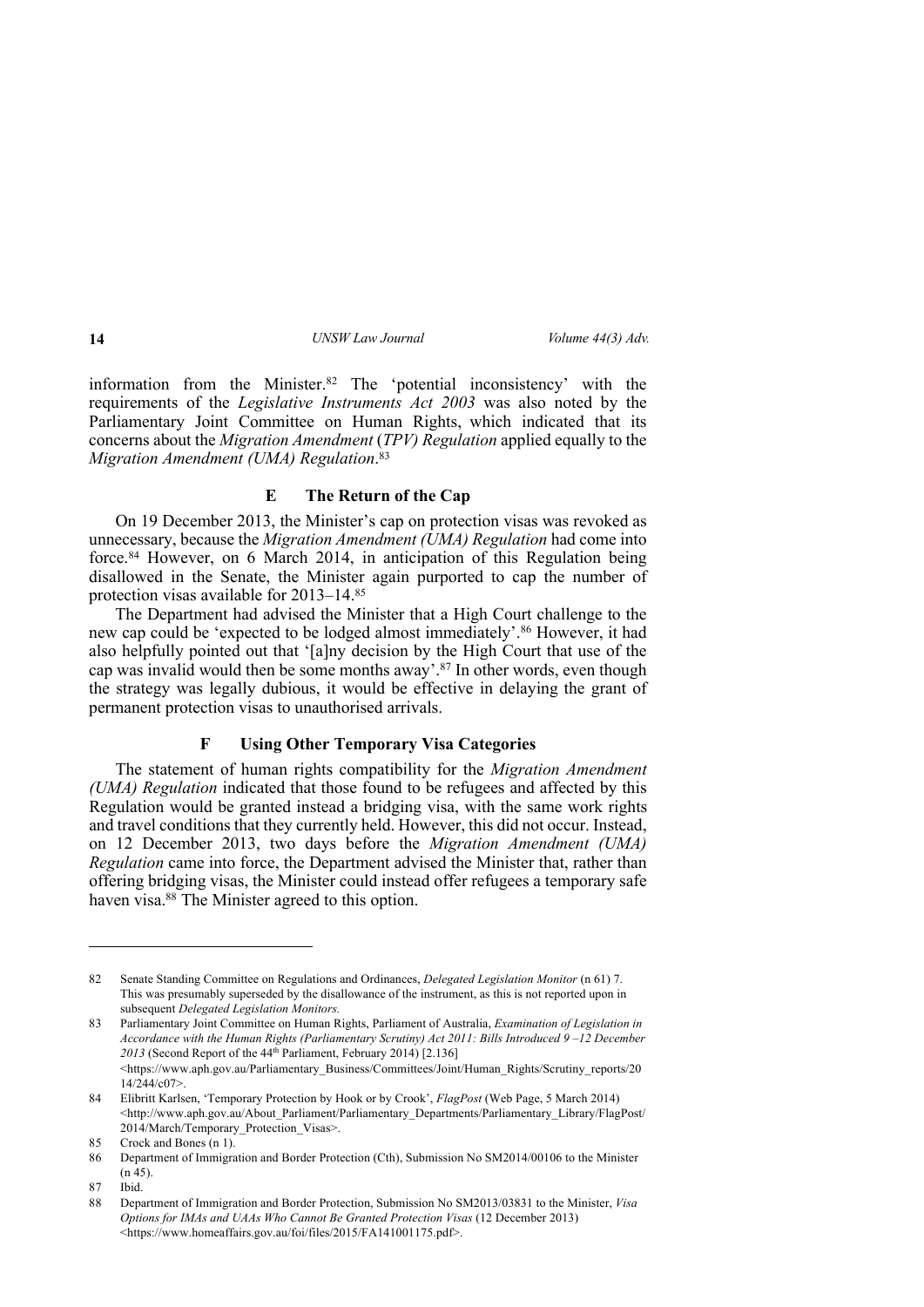The temporary safe haven visa class was created in 1999 in response to the Kosovo crisis,89 and used later for the East Timorese.90 Under the *Migration Regulations*, the government offers the visa, and the application is regarded as made if the person accepts that offer.<sup>91</sup> The criteria for this type of visa are broad, requiring essentially that a person (or their family member) $\frac{92}{2}$  has been displaced and cannot reasonably return because of fears for their personal safety.<sup>93</sup> These temporary visas maximise executive discretion. When they were introduced, this discretion was justified because these visas were a 'short-term humanitarian measure' which enabled the government to offer visas at short notice when character checks were not feasible.94

The Minister can specify the period of validity of the visa, and extend or shorten the period by notice.<sup>95</sup> Importantly, anyone holding a temporary safe haven visa is barred from applying for any other kind of visa, unless the Minister exercises their personal and non-compellable discretion to allow the person to make an application.96 It is also a criterion of a permanent protection visa that the person has not been offered a temporary safe haven visa, and is not a family member of someone who has been offered such a visa.<sup>97</sup>

In practice, the Minister specifies very short visa periods, <sup>98</sup> and grants anyone who needs to stay for longer a temporary humanitarian concern ('THC') visa. Under the *Migration Regulations*, the THC visa can only be granted to a temporary

92 Ibid reg 2.07AC(3), sch 2 cl 449.221(3).

<sup>89</sup> *Migration Legislation Amendment (Temporary Safe Haven Visas) Act 1999* (Cth). See Savitri Taylor, 'Protection or Prevention? A Close Look at the Temporary Safe Haven Visa Class' (2000) 23(3) *University of New South Wales Law Journal* 75.

<sup>90</sup> Kerry Carrington, Stephen Sherlock and Nathan Hancock, 'The East Timorese Asylum Seekers: Legal Issues and Policy Implications Ten Years On' (Research Paper, Parliamentary Library, Parliament of Australia, 18 March 2003).

<sup>91</sup> *Migration Regulations 1994* (Cth) reg 2.07AC.

<sup>93</sup> Ibid sch 2 cl 449.221(2).

<sup>94</sup> Commonwealth, *Parliamentary Debates*, House of Representatives, 11 May 1999, 5023 (Phillip Ruddock).

<sup>95</sup> *Migration Regulations 1994* (Cth) sch 2 cl 449.511. The Minister can extend the period initially specified, but 'does not have a duty to consider whether to exercise the power': *Migration Act 1958* (Cth) ss 37A(2), (6).

<sup>96</sup> *Migration Act 1958* (Cth) ss 91K, 91L. UMAs and transitory persons are now exempt from the application of the section 91K bar, but this exemption was only inserted in 2015: Commonwealth, *Parliamentary Debates*, House of Representatives, 25 June 2014 (Scott Morrison, Minister for Immigration and Border Protection). The exemption was inserted to simplify the framework of statutory bars by making it clear that UMAs and transitory persons are barred from making visa applications under sections 46A and 46B.

<sup>97</sup> *Migration Regulations 1994* (Cth) sch 2 cl 866.227(2).

<sup>98</sup> The Minister has the power to shorten the period initially specified, but only if, 'in the Minister's opinion, temporary safe haven in Australia is no longer necessary for the holder of the visa because of changes of a fundamental, durable and stable nature' in their country of origin: *Migration Act 1958* (Cth) s 37A(3). Moreover, the Minister has to table in both Houses of Parliament a statement of reasons for holding this opinion: at s 37A(4). These constraints were forced on the government by the Senate. The practice of specifying visa periods of short duration is a means of sidestepping them.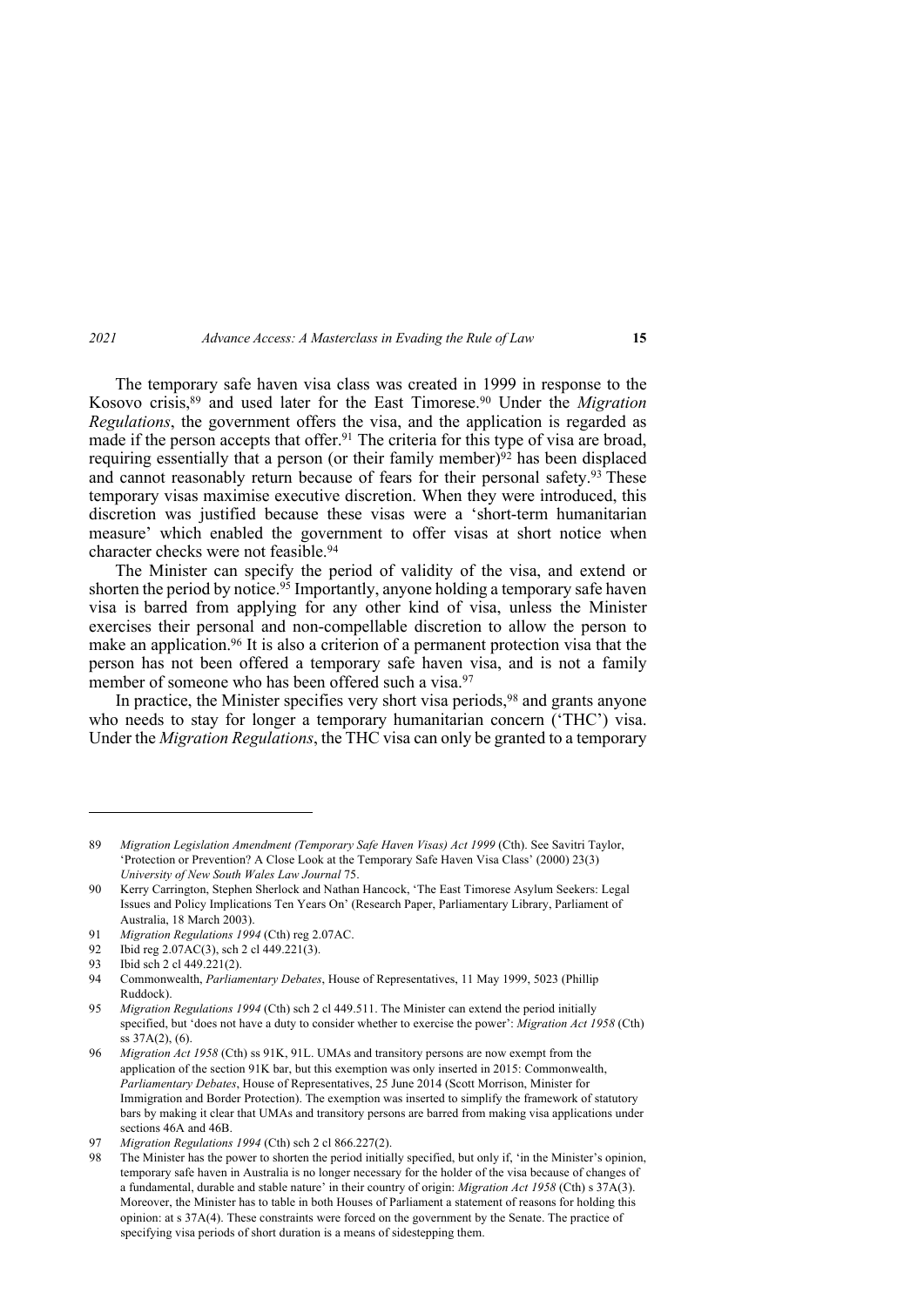safe haven visa holder in Australia.<sup>99</sup> A THC visa can be granted for up to three years.100

Offering a temporary safe haven visa was a win-win strategy for the Minister, even after the *Migration Amendment (UMA) Regulation* was disallowed. The offer could be made without a person applying for it. Those who accepted the visa would be barred from applying for a protection visa under section 91K of the *Migration Act*, while those who refused the visa could not meet the criteria for a permanent protection visa under the *Migration Regulations*. In the remainder of the 2013–14 financial year, the Department granted 253 temporary safe haven visas and 112 THC visas.101

The Labor Government had already used the temporary safe haven visa in similar circumstances. In the period 25 November 2011 to 25 October 2012, the then Minister for Immigration had granted 2,383 people who had entered at an 'excised offshore place' both a temporary safe haven visa and a bridging visa E.102 The purpose of this was to enable people to be released from detention, without allowing them to make a permanent protection visa application. As noted above, the *Migration Act* requires that anyone who does not have a valid visa must be detained, but section 195A of the Act gives the Minister a personal power to release a person from detention if the Minister thinks it is 'in the public interest' to do so. This is usually done through the grant of a bridging visa E. However, at the time, if an unauthorised maritime arrival was granted a bridging visa E, the bar on applying for a protection visa under section 46A would no longer apply. The purpose of granting the combination of the temporary safe haven visa and the bridging visa E was to ensure that those released from detention would be subject to the bar that applied under section 91K of the *Migration Act*. The Minister could later exercise his personal, non-compellable discretion to lift that bar.<sup>103</sup>

The grant of these visas was unsuccessfully challenged in the High Court.<sup>104</sup> The plaintiff, M79, argued that the Minister did not have power under section 195A of the *Migration Act* to grant a temporary safe haven visa, and that the Minister had granted the visa for an improper purpose. In their majority judgment, French CJ, Crennan and Bell JJ held:

It was open to the Minister, in this case, to grant a temporary safe haven visa by reference to its legal characteristics and consequences unconstrained by the purpose for which it was created under the Act. The purposes for which the Minister might grant such a class of visa were those purposes which would serve the public interest as the Minister judged it. In this case those purposes were not shown to be beyond

<sup>99</sup> *Migration Regulations 1994* (Cth) sch 2 item 786.211.

<sup>100</sup> Department of Home Affairs (Cth), 'PAM – Temporary Humanitarian Stay', *LEGENDcom* (1 July 2017) <https://immi.homeaffairs.gov.au/help-support/tools/legendcom>. Duration decided on a case-by-case basis. This set of instructions does not appear in later stacks of LEGENDcom.

<sup>101</sup> Department of Immigration and Border Protection (Cth), 'Annual Report 2013–14' (Report, 15 September 2014) 96 <https://www.immi.gov.au/about/reports/annual/2013-14/index.htm>.

<sup>102</sup> *Plaintiff M79/2012 v Minister for Immigration and Citizenship* (2013) 252 CLR 336, 341 [6], 343 [10] (French CJ, Crennan and Bell JJ).

<sup>103</sup> Ibid 343 [11] (French CJ, Crennan and Bell JJ).

<sup>104</sup> *Plaintiff M79/2012 v Minister for Immigration and Citizenship* (2013) 252 CLR 336*.*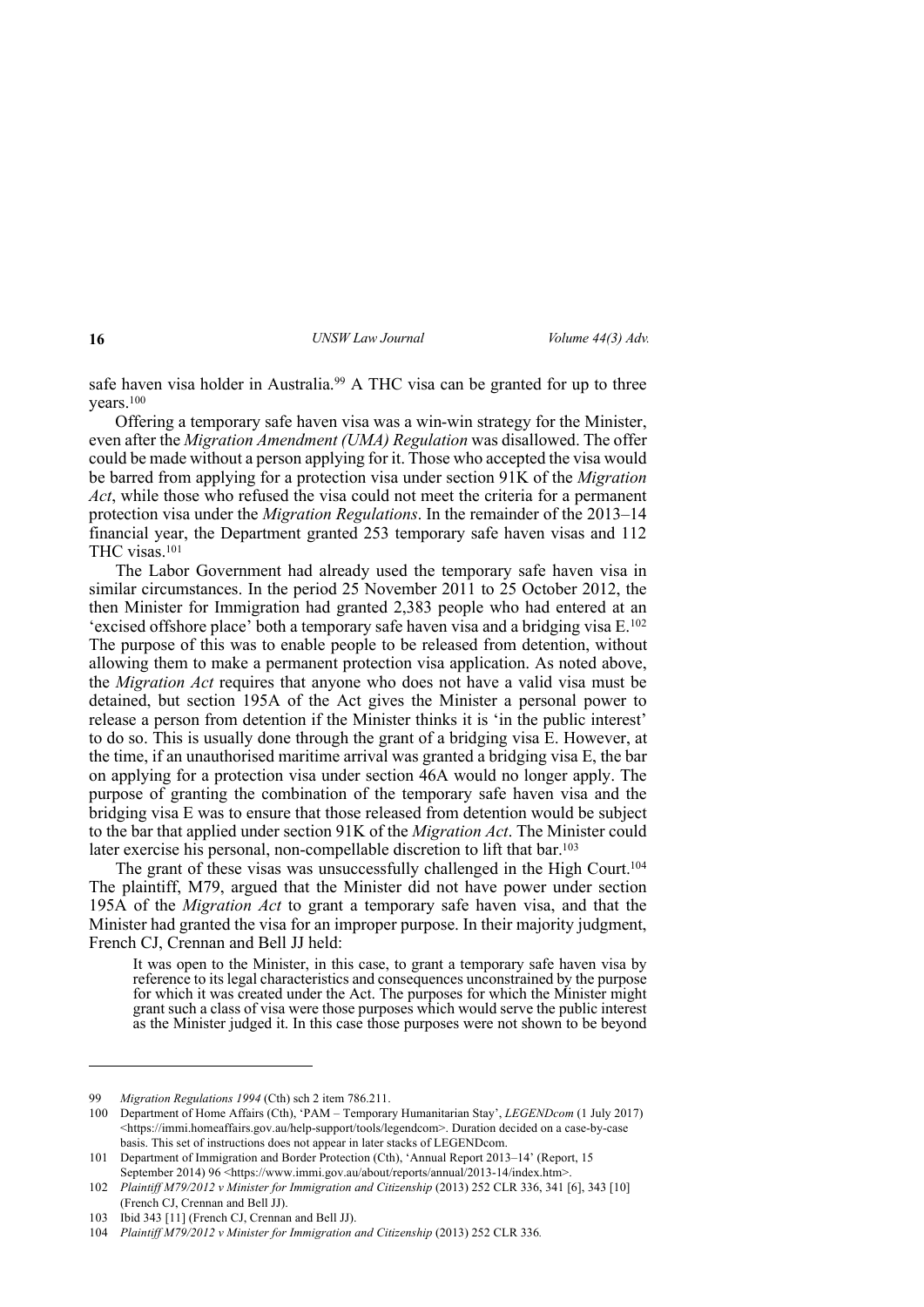the scope and purpose of the Act, nor the power conferred by s 195A. They were not improper purposes.105

Their Honours were sanguine about the implications of their judgment for the rule of law, pointing out that Minister was accountable to Parliament for the exercise of the section 195A power.<sup>106</sup>

# **IV THE MINISTER AND THE HIGH COURT**

# **A The Minister Loses on the Cap on Protection Visas**

The Department's prediction that the cap on protection visas might not survive a legal challenge proved true. In *Plaintiff S297/2013 v Minister for Immigration and Border Protection* ('*Plaintiff S297*')107 and *Plaintiff M150 of 2013 v Minister for Immigration and Border Protection*, <sup>108</sup> both decided on 20 June 2014, the High Court ruled that section 85 as it then stood did not empower the Minister to cap the number of protection visas granted in a financial year. At the time, the *Migration Act* also contained section 65A, which required the Minister to decide protection visa applications within 90 days. The High Court reasoned that, if the Minister could cap protection visas under section 85, this could prevent compliance with the time limit.109

The plaintiff in *Plaintiff S297* also argued that the Minister had acted for an improper purpose in setting a cap on the number of protection visas. However, as the plaintiff had succeeded on the statutory interpretation argument, the High Court decided it did not need to address this argument. 110

# **B Invoking the National Interest**

The Minister did not give up. Instead, he turned to another strategy. One of the criteria for a protection visa is that the Minister must be satisfied that the grant of the visa is in the national interest.<sup>111</sup> The Minister indicated that for each protection

<sup>105</sup> Ibid 354 [42] (French CJ, Crennan and Bell JJ). Gageler J also held that the grant of the temporary safe haven visa was a valid exercise of the section 195A power: at 377 [126]. Hayne J held to the contrary but then found that the decision to grant the bridging visa was not severable: 365–6 [81]–[83]. This meant that the section 46A bar still applied to the plaintiff, though the section 91K bar did not.

<sup>106</sup> Ibid 353 [40] (French CJ, Crennan and Bell JJ). *Migration Act 1958* (Cth) s 195A(6)–(8).

<sup>107</sup> *Plaintiff S297/2013* (2014) 255 CLR 179.

<sup>108</sup> *Plaintiff M150 of 2013 v Minister for Immigration and Border Protection* (2014) 255 CLR 199 ('*Plaintiff M150*').

<sup>109</sup> Jane McAdam and Fiona Chong, 'Complementary Protection in Australia Two Years On: An Emerging Human Rights Jurisprudence' (2014) 42(3) *Federal Law Review* 441, 444. See generally at 444 fn 19. As noted below, the Act creating temporary protection visas also repealed section 65A and amended section 85 to make it clear that the Minister can cap the number of permanent protection visas which can be granted in a financial year, though not the number of TPVs or SHEVs.

<sup>110</sup> *Plaintiff S297/2013* (2014) 255 CLR 179, 182 [7] (French CJ), 184 [15] (Hayne and Kiefel JJ), 185 [23] (Crennan, Bell, Gageler and Keane JJ).

<sup>111</sup> *Migration Regulations 1994* (Cth) sch 2 cl 866.226.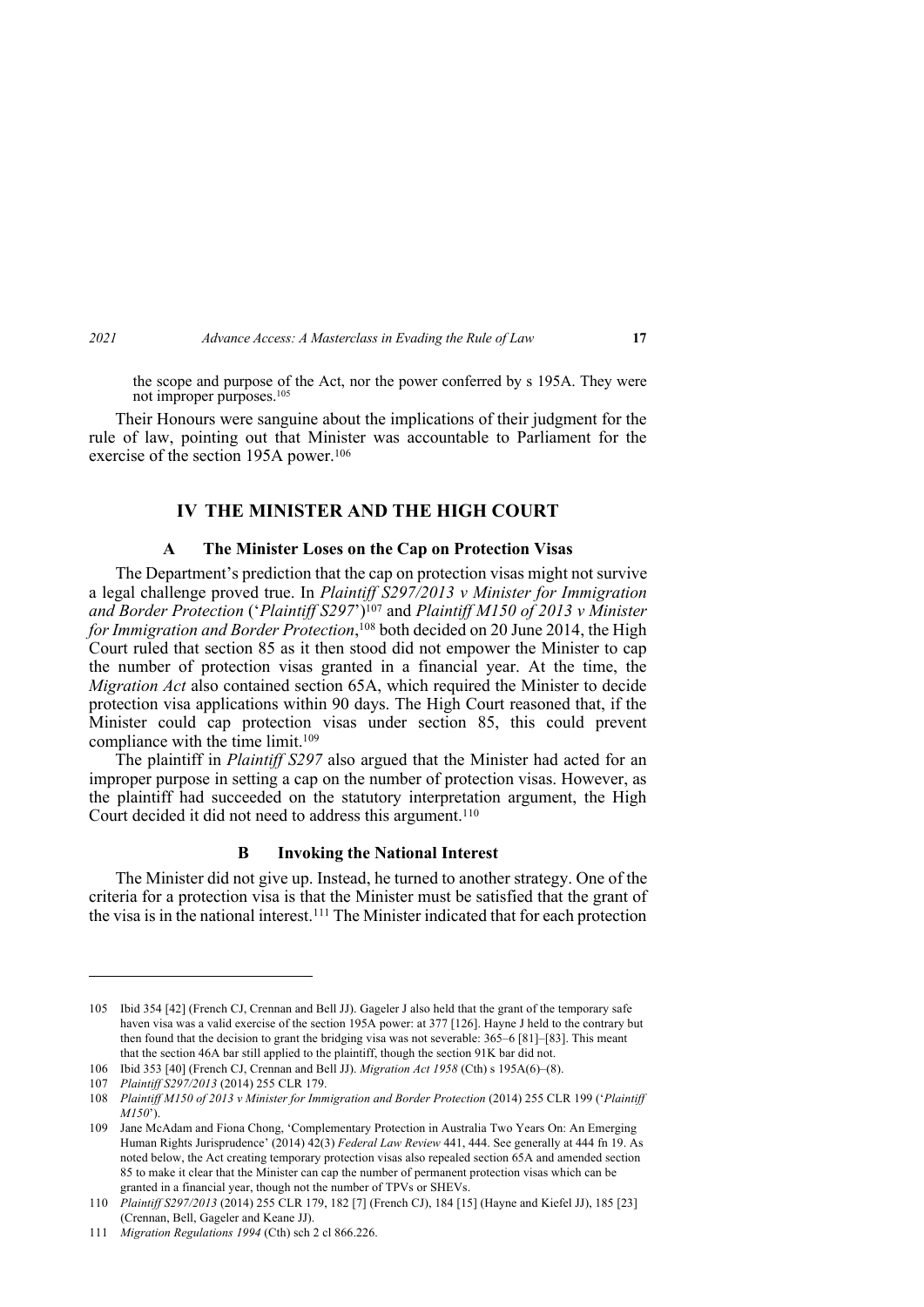visa application he would personally consider whether granting a visa was in the national interest.<sup>112</sup>

Applicants were informed that the Minister 'may consider that it is not in the national interest to grant a permanent protection visa' because of reasons that applied to all unauthorised arrivals. For example, granting a visa 'would provide a product for people smugglers to market', would negatively affect 'Australia's international relationships with partner nations' in the fight against people smuggling, and would erode community confidence.<sup>113</sup>

Applicants were also warned that the Minister could issue a conclusive certificate preventing merits review of a refusal.114 Anyone found to engage Australia's protection obligations who was refused a permanent protection visa in this way would instead be granted a temporary safe haven visa.115

One of the unlucky victims of this new strategy was *Plaintiff S297*, who had already successfully challenged the Minister's cap on protection visas. <sup>116</sup> The High Court had issued a writ of mandamus requiring the Minister to make a decision on the plaintiff's protection visa application. The Minister purported to comply by refusing a protection visa solely on the basis of the national interest criterion, 117 and issued a conclusive certificate preventing merits review of that decision.<sup>118</sup>

This sweeping interpretation of 'national interest' has a long history in migration law.119 Yet it was obvious that the Minister's interpretation of the 'national interest' criterion was not tenable. It took no account of the fundamental principle of statutory interpretation that the *Migration Act* had to be read as a whole, and that delegated legislation had to be read in the context of the primary legislation. Under the Minister's interpretation, this single criterion could be used to undermine in effect the entire legislative scheme for dealing with the processing of unauthorised arrivals.

<sup>112</sup> Department of Immigration and Border Protection (Cth), 'Asylum Seeker National Interest Test: Government Fact Sheet', *The Guardian* (Web Page, 3 July 2014)  $\lt$ https://www.theguardian.com/world/interactive/2014/jul/03/australian-immigration-and-asylumaustralian-politics>.

<sup>113</sup> Ibid.

<sup>114</sup> Ibid. The Minister was empowered to issue such certificates under *Migration Act 1958* (Cth) s 411(3).

<sup>115</sup> Department of Immigration and Border Protection (Cth), 'Asylum Seeker National Interest Test: Government Fact Sheet' (n 112).

<sup>116</sup> Plaintiff M150 was also initially refused a permanent protection visa on national interest grounds but for unknown reasons the Minister subsequently backed down: Barlow (n 8). According to the media, the grant of a permanent protection visa to M150 was the first such grant since the Coalition had taken office: ibid.

<sup>117</sup> *Plaintiff S297/2013 v Minister for Immigration and Border Protection [No 2]* (2015) 255 CLR 231, 241 [13] (The Court).

<sup>118</sup> Plaintiff S297/2013, 'Plaintiff's Submissions', Submission in *Plaintiff S297-2013 v Minister for Immigration and Border Protection*, 28 October 2014, 231 [12].

<sup>119</sup> For a discussion of the many public interest/national interest powers conferred on the executive by the *Migration Act*, see Donnelly (n 17); Gabrielle Appleby and Alexander Reilly, 'Unveiling the Public Interest: The Parameters of Executive Discretion in Australian Migration Legislation' (Research Paper No 43, University of New South Wales Law Research Series, 2018); Liberty Victoria's Rights Advocacy Project, 'Playing God: The Immigration Minister's Unrestrained Power' (Report, Liberty Victoria's Rights Advocacy Project, 4 May 2017) <http://libertyvic.rightsadvocacy.org.au/wpcontent/uploads/2017/05/YLLR\_PlayingGod\_Report2017\_FINAL2.1-1.pdf>.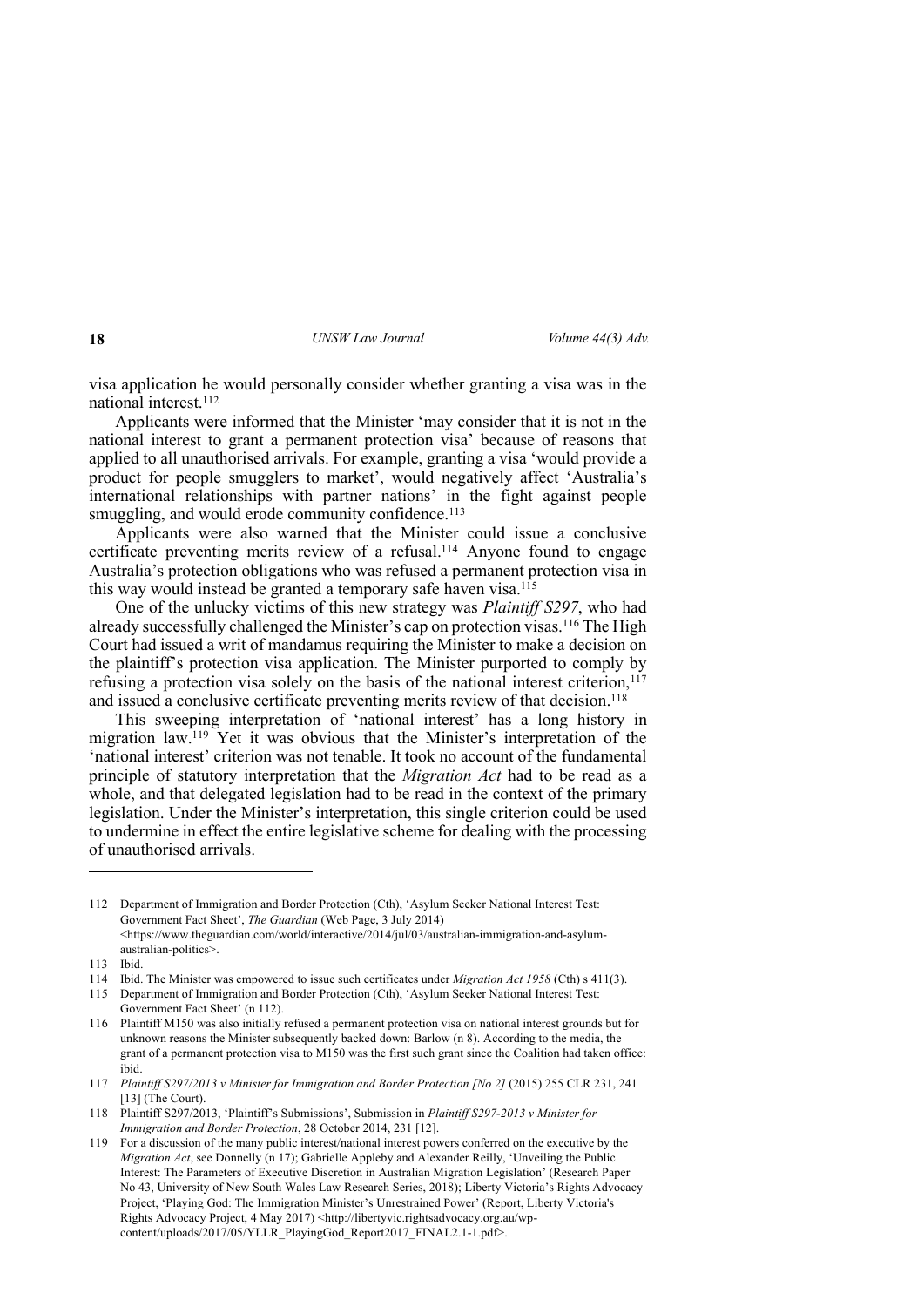The outcome, when *Plaintiff S297* returned to the High Court, was predictable. In February 2015, the High Court ruled that, since the *Migration Act* itself exhaustively prescribed the consequences of being a UMA, the national interest criterion could not be construed as allowing the Minister to attach a further consequence to the fact of being a UMA. It therefore did not need to consider whether the criterion itself was valid.<sup>120</sup>

This time, even the Court's patience was exhausted. Instead of requiring the Minister to make a decision again, it took the extraordinary step of issuing a writ of peremptory mandamus requiring the Minister to grant the plaintiff a permanent protection visa, saying that the Minister should not be 'given any further opportunity to identify a reason for refusing the plaintiff's application'. <sup>121</sup> The High Court had not taken such a step since 1938.122

# **C The Minister Loses on the Grant of a Temporary Safe Haven Visa**

The Department's prediction that there was a risk that it might be forced to grant some people a visa also came true. A stateless person, who had been found to be owed protection on 13 April 2012,<sup>123</sup> had not been granted a visa because ASIO was conducting a security assessment. As noted above, these assessments were required before a permanent protection visa could be granted. On 21 January 2014, however, ASIO issued a non-prejudicial (clear) security assessment. <sup>124</sup> This meant that the person now met all the relevant criteria for a permanent protection visa.

In response, on 4 February 2014, the Minister for Immigration decided to imitate Labor's gambit. Instead of deciding whether to exercise his power under section 46A to allow the person to apply for a permanent protection visa, the Minister instead purported to exercise his powers under section 195A to release the person from detention by granting the plaintiff a seven-day temporary safe haven visa and also a THC visa.125

In contrast to its earlier decision in *Plaintiff M79/2012 v Minister for Immigration and Citizenship* ('*Plaintiff M79/2012*'), however, in September 2014 the High Court in *Plaintiff S4/2014 v Minister for Immigration and Border Protection* ('*Plaintiff S4/2014*') held that the Minister's decision was invalid. Its

125 Ibid.

<sup>120</sup> *Plaintiff S297/2013 v Minister for Immigration and Border Protection [No 2]* (2015) 255 CLR 231.

<sup>121</sup> Ibid 248 [41] (The Court). The High Court was here exercising its power under *Judiciary Act 1903* (Cth) section 32 to grant whatever remedy is necessary to finally determine 'all matters in controversy between the parties' and to avoid a 'multiplicity of legal proceedings' concerning such matters. Interestingly, an alternative to seeking peremptory mandamus that the plaintiff's counsel considered but did not pursue was to commence proceedings against the Minister for contempt of court in failing to comply with the original writ of mandamus: Transcript of Proceedings, *Plaintiff S297/2013 v Minister for Immigration and Border Protection* [2014] HCATrans 276.

<sup>122</sup> Robin Creyke et al, *Control of Government Action: Text Cases and Commentary* (LexisNexis Butterworths,  $5<sup>th</sup>$  ed, 2019) 1061.

<sup>123</sup> Plaintiff S4/2014, 'Plaintiff's Chronology', Submission in *Plaintiff S4/2014 v Minister for Immigration and Border Protection*, S4/2014, 3 June 2014.

<sup>124</sup> Ibid.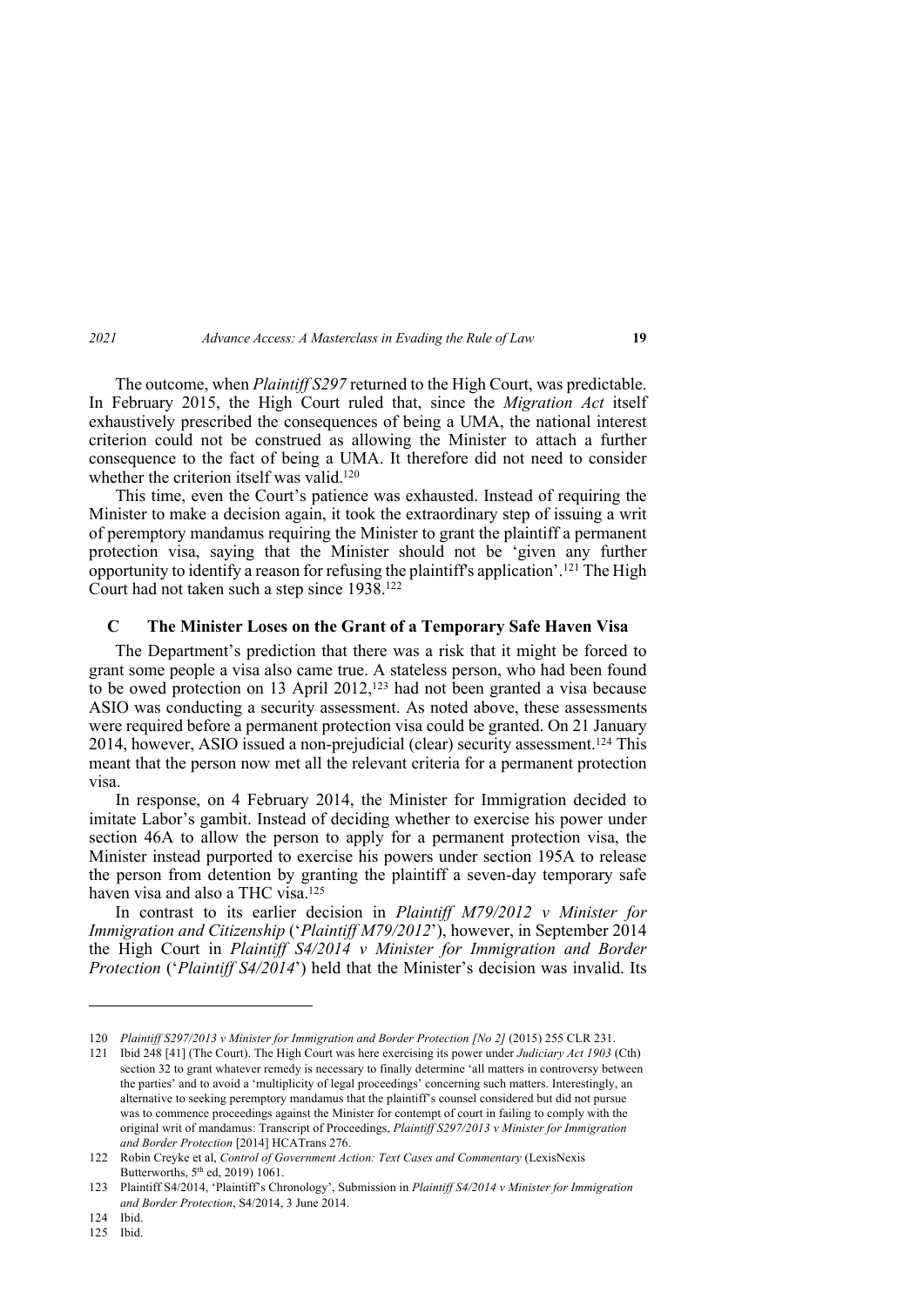reasoning was one of statutory interpretation. Section 46A set out a two-step process under which the Minister could 'lift the bar' for a protection visa application. The first step was for the Minister to consider exercising the power to lift the bar, which had already occurred. The second step was for the Minister to permit the making of a valid application.126 In this case, the Minister had already completed the first step, by making the necessary inquiries as to whether the person fulfilled the relevant criteria. Once this process had begun under section 46A, the Minister could not then circumvent it by using his powers under section 195A. Doing so would in effect prevent the second step of the process under section 46A, namely the making of a valid visa application.<sup>127</sup>

In coming to this conclusion, the Court relied on standard principles of statutory interpretation. The *Migration Act* had to be read as a whole, so that both sections 46A and 195A could operate harmoniously. The interpretation by the government, that section 195A was not constrained by the process under section 46A, would effectively deprive section 46A of its purpose.<sup>128</sup>

Further, the Court reasoned that the plaintiff had only been lawfully detained because the Department was deciding whether to grant him a visa under section 46A. To allow the exercise of section 195A in such a way would therefore deprive that (lengthy) detention of its purpose.<sup>129</sup> The decision to grant the temporary safe haven visa was therefore invalid. As the two grants were inextricably linked, the grant of the THC visa was also invalid.130

The Court therefore decided it did not need to consider the argument that the Minister had acted for an improper purpose and emphasised that '[nothing] in these reasons should be understood as assuming or deciding that the grant of [the temporary safe haven] visa was for a proper purpose'.131

The High Court in *Plaintiff S4/2014* did not discuss the difference between this outcome and its earlier decision in *Plaintiff M79/2012*. However, in *Plaintiff M79/2012*, the Minister had not taken the first step of considering a protection application under section 46A. Rather, the Minister had purported to assess the person's claim under a non-statutory assessment process, which had in fact been largely completed. The grant of the two visas therefore had the main consequence of releasing the person from detention and replicating the existing statutory bar to prevent the person from applying for protection. In contrast, in *Plaintiff S4/2014*, the main legal consequence was to defeat the purpose of considering a protection visa application under section 46A. The use of the power under section 195A in this case in effect subverted the incomplete process of consideration under section 46A.

<sup>126</sup> *Plaintiff S4/2014 v Minister for Immigration and Border Protection* (2014) 253 CLR 219, 236 [44] (The Court) ('*Plaintiff S4/2014*').

<sup>127</sup> Ibid 237 [46]-[47] (The Court).

<sup>128</sup> Ibid 236 [42], 237 [47] (The Court).

<sup>129</sup> Ibid 235 [41] (The Court).

<sup>130</sup> Ibid 239 [54]–[55] (The Court).

<sup>131</sup> Ibid 227 [10] (The Court).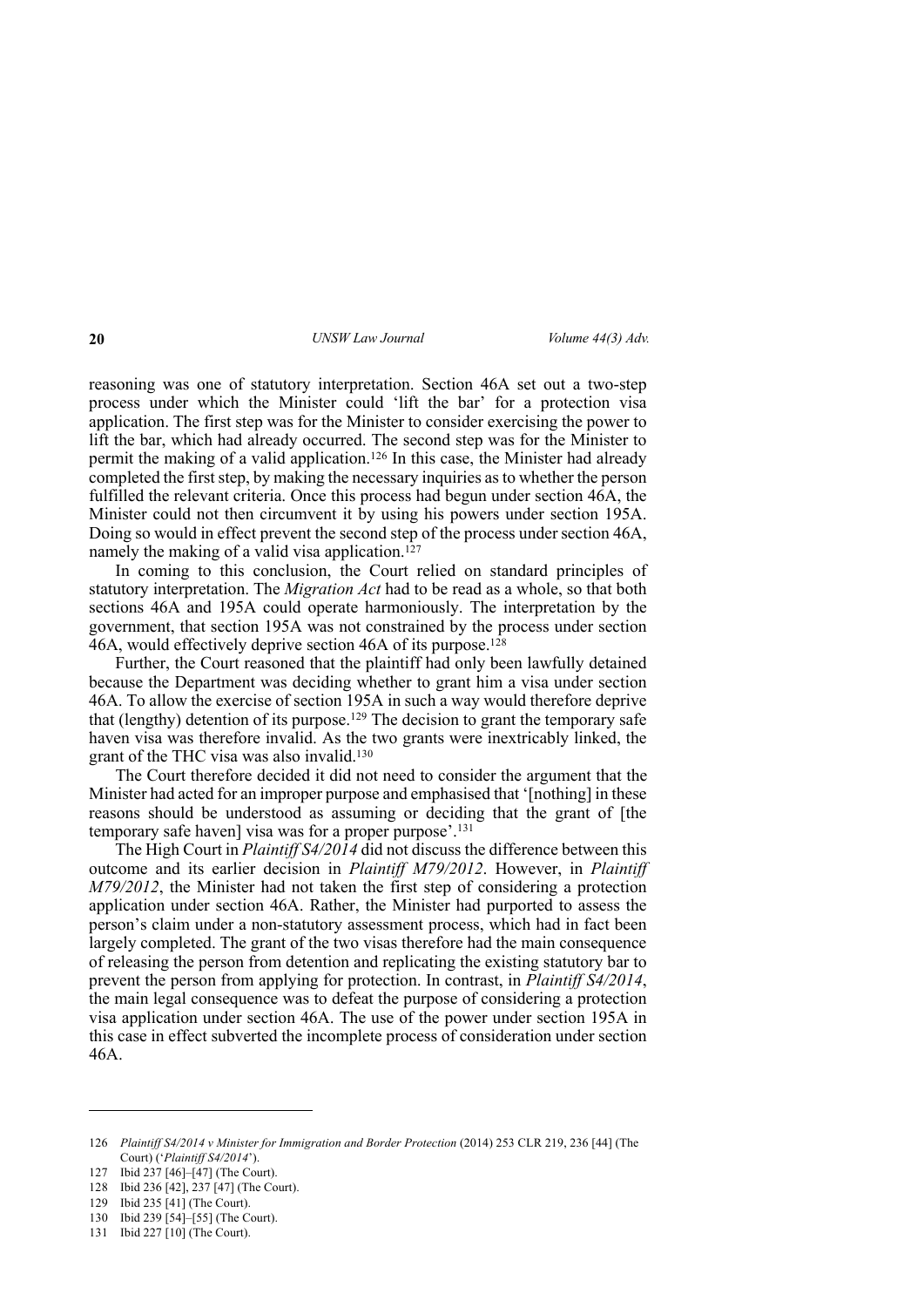# **V TEMPORARY PROTECTION BECOMES LAW**

As the Department indicated to the Minister, its interim strategies were unlikely to survive the scrutiny of the courts. However, they were just plausible enough to buy months of time that enabled the government to pursue its primary objective: legislation. The legislative path was not straightforward. In the new Senate, the Coalition controlled 33 votes, and Labor and the Greens 35 votes between them. Thirty-nine votes were needed to pass legislation. An unusually high number of independent and minor party senators therefore held the balance of power.132

Of these, the Palmer United Party, which held two Senate votes, had previously indicated it was opposed to temporary visas.133 However, the Palmer United Party was prepared to compromise. One of the sticking points was that, in contrast to the previous iteration of the temporary protection visa regime, this time there would be no pathway to permanent residency. Instead, people would have to continue to re-apply for protection for the rest of their lives.

The Palmer United Party negotiated a deal to create a new form of visa, the Safe Haven Enterprise Visa ('SHEV'), which could provide a pathway to permanent residence. Under this arrangement, refugees could move to a regional area to work or study, and if they could manage to avoid recourse to social security benefits for three and a half of the five years that the SHEV was valid, they could apply for visa classes other than the protection visa, including permanent visas.134 In practice, however, refugees would not be eligible for most of these other visas.135

The deal allowed the government to introduce the Migration and Maritime Powers (Legacy Caseload) Bill on 25 September 2014. This Bill provided for temporary protection visas and also the regime of 'fast tracking' refugee decisions that the government had promised.136 The Bill, like the *Migration Amendment* 

<sup>132</sup> Lumb (n 5). There were eight independent or minor party senators.

<sup>133</sup> Lauren Wilson, 'Palmer to Oppose PM's Plan for Reintroducing Temporary Visas', *The Australian* (online, 5 December 2013) <https://www.theaustralian.com.au/national-affairs/immigration/palmer-tooppose-pms-plan-for-reintroducing-temporary-protection-visas/newsstory/889a503341f236e38b1e19299aaca037>.

<sup>134</sup> Michelle Grattan, 'Government-Palmer Deal Would Give Some Refugees a Stony Road to Possible Permanency', *The Conversation* (online, 25 September 2014) <http://theconversation.com/governmentpalmer-deal-would-give-some-refugees-a-stony-road-to-possible-permanency-32184>.

<sup>135</sup> Law Institute Victoria, 'Migration Pathways for SHEV Holders' (Fact Sheet, 27 July 2017) <https://www.refugeecouncil.org.au/wpcontent/uploads/2018/12/21070727\_LIV\_MigrationPathwaysSHEVHolders\_Final.pdf>.

<sup>136</sup> *Migration and Maritime Powers Legislation Amendment (Resolving the Asylum Legacy Caseload) Act 2014* (Cth) sch 5. The 'fast tracking' process applied a truncated form of refugee status determination, removing the right to a hearing before the then Refugee Review Tribunal (now merged into the Administrative Appeals Tribunal). Instead, those 'fast tracked' would only have access to the Immigration Assessment Authority, which mostly dealt with the cases on papers and had much more limited powers to receive evidence.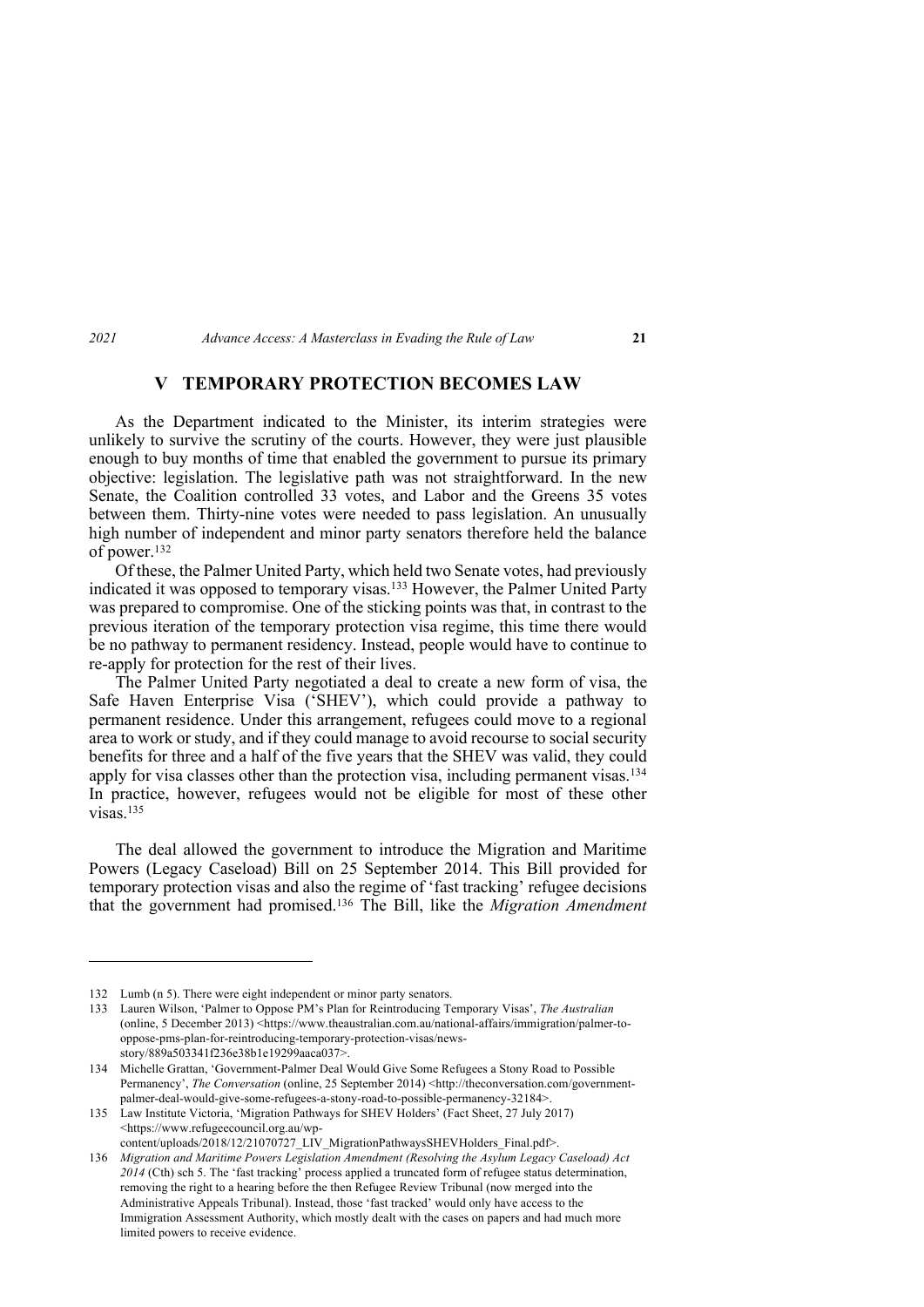*(TPV) Regulation*, automatically converted existing applications for protection visas into applications for temporary protection visas.137

The government also took the opportunity to reverse the effect of several court decisions in this omnibus Bill. <sup>138</sup> Among these, it repealed section 65A, which had required protection visa decisions to be made within 90 days.139 This in effect negated the High Court's interpretation that the Minister did not have power to place a cap on protection visas. To make this even clearer, section 85 was amended to apply expressly to protection visas. 140

The path to a Senate majority was not, however, entirely smooth. The Parliamentary Joint Committee on Human Rights identified many concerns with the Bill,<sup>141</sup> which led the Palmer United Party to request further advice.<sup>142</sup> The government also had to convince another four senators to vote for the law.

In exchange for support, the government offered to:

- increase the number of places in the Refugee and Humanitarian Program to 18,750 in two years' time;
- allow people holding temporary protection visas to leave and return to Australia on compassionate grounds;
- allow people seeking asylum on bridging visas to work; and
- ensure all children in detention on Christmas Island would be removed from detention by Christmas Day.143

Notably, all of these measures could already be achieved by the government, without any further legislation. However, it was enough to convince the Palmer United Party and three other senators to vote for the Bill.144

<sup>137</sup> *Migration and Maritime Powers Legislation Amendment (Resolving the Asylum Legacy Caseload) Act 2014* (Cth), inserting *Migration Act 1958* (Cth) s 45AA and *Migration Regulations 1994* (Cth) r 2.80F.

<sup>138</sup> For example, schedule 1 of the Bill amended the *Migration Act* to undermine legal arguments made in *CPCF v Minister for Immigration and Border Protection* (2015) 255 CLR 514. Schedule 5 of the Bill removed references to the *Refugee Convention* (n 32), apparently in response to *Minister for Immigration and Citizenship v SZQRB* (2013) 210 FCR 505. For discussions of these, see Department of Parliamentary Services (Cth), *Bills Digest* (Digest No 40 of 2014–15, 23 October 2014).

<sup>139</sup> *Migration and Maritime Powers Legislation Amendment (Resolving the Asylum Legacy Caseload) Act 2014* (Cth) sch 7 item 4.

<sup>140</sup> Ibid sch 7 item 12.

<sup>141</sup> Parliamentary Joint Committee on Human Rights, *Examination of Legislation in Accordance with the Human Rights (Parliamentary Scrutiny) Act 2011: Bills Introduced 30 September – 2 October 2014*  (Fourteenth Report of the  $44<sup>th</sup>$  Parliament, 28 October 2014) [1.345]–[1.427]  $\leq$ https://www.aph.gov.au/Parliamentary\_Business/Committees/Joint/Human\_Rights/Scrutiny\_reports/20 14/Fourteenth\_Report\_of\_the\_44th\_Paliament>.

<sup>142</sup> Lenore Taylor, 'Clive Palmer Sends "Please Explain" Note over Temporary Protection Visa Deal', *The Guardian* (online, 2 November 2014) <http://www.theguardian.com/australia-news/2014/nov/02/clivepalmer-please-explain-temporary-protection-visa-deal?CMP=share\_btn\_tw>.

<sup>143</sup> Paul Farrell, 'Ricky Muir Vote Reinstates TPVs and Hands Coalition Hollow Asylum Victory', *The Guardian* (online, 5 December 2014) <https://www.theguardian.com/australia-news/2014/dec/05/rickymuir-vote-reinstates-tpvs-and-hands-coalition-hollow-asylum-victory>.

<sup>144</sup> Shalailah Medhora and Daniel Hurst, 'Palmer United Party Backs Asylum Bill after Scott Morrison Concessions', *The Guardian* (online, 4 December 2014) <https://www.theguardian.com/australianews/2014/dec/04/palmer-united-party-asylum-bill-scott-morrison>.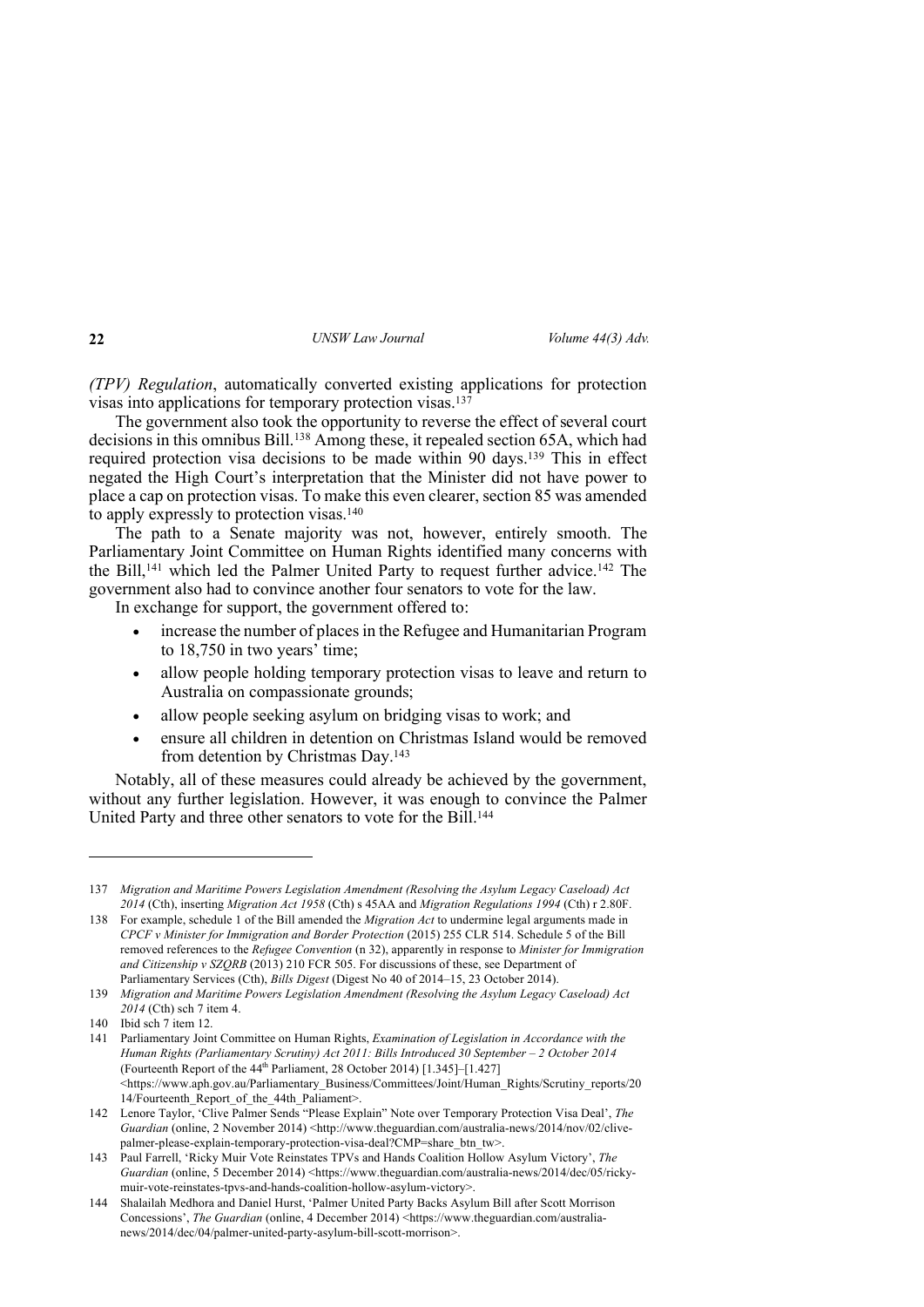In the end, the decision came down to a single senator, Senator Ricky Muir of the Australian Motoring Enthusiast Party. His vote was secured with a further promise that 31 babies born in Australia would be allowed to stay in Australia while their claims were processed.<sup>145</sup>

# **A The Rule of Law, Subverted**

The question Scott Morrison asked his Department was how far he could go without having to comply with the law. The answer, it appears, was very far indeed. At its most basic, the rule of law requires that decisions are made in accordance with the law, not at the whim of the person holding power. It is fundamental to the rule of the law that it applies even if a minister or government disagrees with the law. This case study demonstrates that a determined minister can subvert this most fundamental aspect of the rule of law and get away with it.

The rule of law is not, of course, a necessary consequence of laws themselves. As this case study shows, the *Migration Act* provides in crucial respects for a form of 'unlimited' and arbitrary power. The *Migration Act* already allows the Minister to determine two of the most important life questions for any person seeking asylum: whether the person can apply for protection, and whether the person must stay in detention. The extent and breadth of these powers is indicated in a former Minister for Immigration's reference to these powers as 'playing God'.146 Although some delegated legislation may be disallowed by Parliament, disallowance is very rare, and, as in the present case study, the delegated legislation can achieve its purpose even if it is later disallowed.<sup>147</sup> In some other cases, such as with the cap on protection visas, disallowance is not even a possibility. 148

Expert drafting has also largely excluded the courts from any substantive review of the executive's decisions. There are many tricks here, repeated throughout the *Migration Act*. Personal and non-compellable powers are conferred on the Minister and legal accountability is transformed into (ineffective) political accountability by requiring that Ministerial decisions need to be tabled in Parliament. Further, the *Migration Act* uses extremely broad 'public interest' or 'national interest' criteria to provide maximum flexibility.

When all this fails, the Minister can buy time by running specious legal arguments that flout basic principles of statutory interpretation. The Minister can use many of his extraordinary powers, such as deciding whether children are detained on Christmas Island, to pressure independent senators into supporting legislation. These powers strike at the heart of the rule of law.

<sup>145</sup> Andrew Greene and Staff, 'Dozens of Asylum Seeker Babies Allowed to Stay in Australia for Refugee Processing', *ABC News* (online, 18 December 2014) <https://www.abc.net.au/news/2014-12-18/dozensof-asylum-seeker-babies-allowed-australia-processing/5977310>.

<sup>146</sup> Mark Metherell, 'I Should Not Play God: Evans', *Sydney Morning Herald* (online, 20 February 2008) <https://www.smh.com.au/national/i-should-not-play-god-evans-20080220-gds1tt.html>.

<sup>147</sup> Appleby (n 23).

<sup>148</sup> Senate Standing Committee on Regulations and Ordinances, Parliament of Australia, *Parliamentary Scrutiny of Delegated Legislation* (Report, 3 June 2019).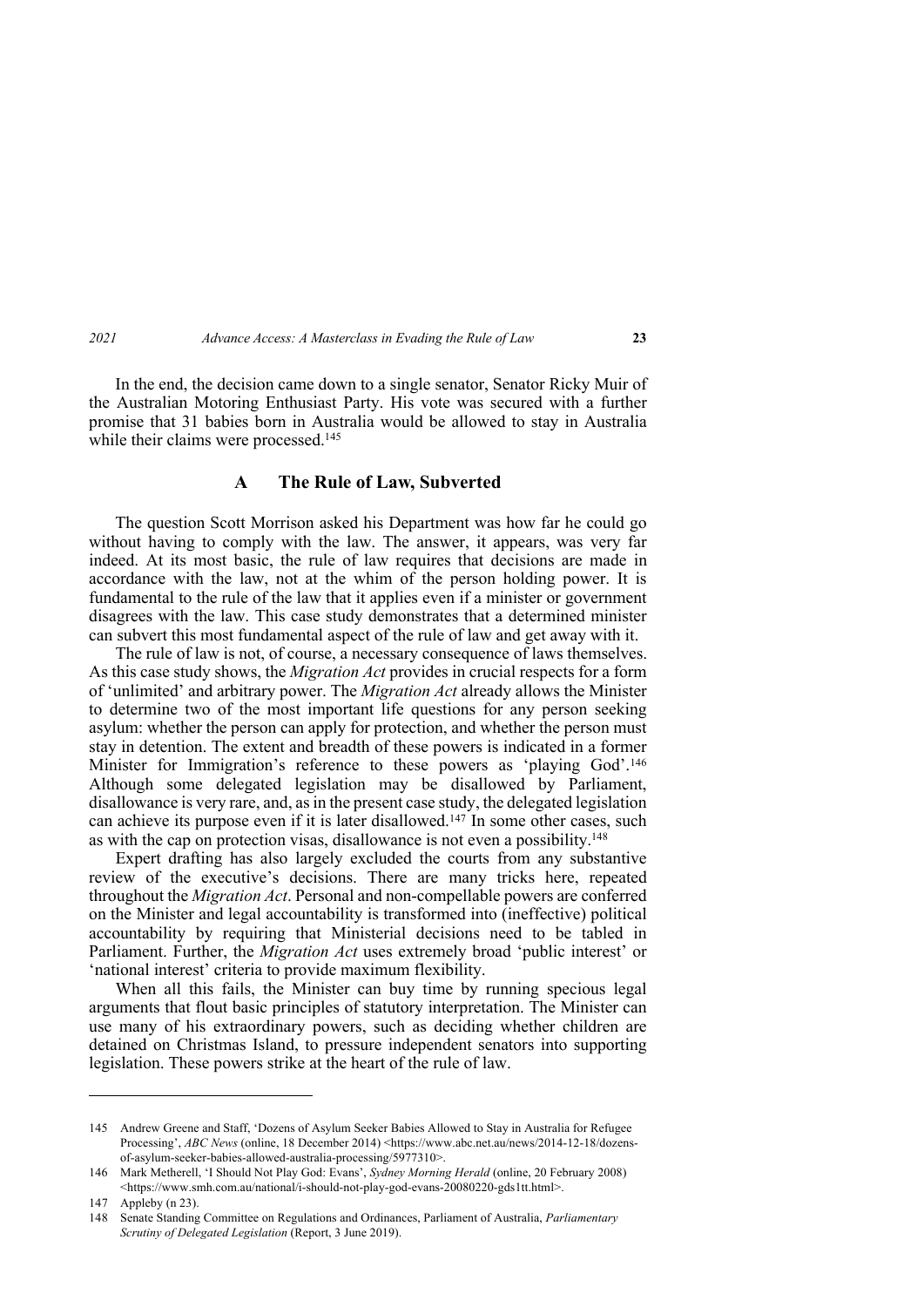The Minister's power is also 'unruly' in the second sense identified by Krygier. Migration laws fail Fuller's requirements of the rules of law in that they are almost impenetrable, frequently changed, allow enormous discretion at the expense of consistency, and retrospectively affect existing applications. This retrospective effect could hardly be justified by (as the government suggested) removing 'an incentive for asylum seekers to use irregular channels including dangerous journey to Australia by sea to seek protection<sup>7</sup>.<sup>149</sup> As the Refugee Council of Australia pointed out in a submission to the Australian Law Reform Commission:

[I]t makes little sense to apply these changes to people who could not possibly have known that they would be eligible for temporary protection only should they arrive without a visa and thus could not possibly have been deterred ...<sup>150</sup>

This is also a story of arbitrary power in the third sense identified by Krygier, in its utter failure to allow those affected to be heard or to inform or affect the law. As demonstrated in this narrative, the *Migration Amendment* (*TPV) Regulation* and *Migration Amendment (UMA) Regulation* were introduced without any consultation. Similarly, the Migration and Maritime Powers (Legacy Caseload) Bill was also introduced without any consultation.

# **B Constitutional Theory and Practice Revisited**

This case study reveals specific flaws in our institutional and constitutional designs. One by one, the checks and balances in the Australian federal system were tested and found wanting. These included:

- the dubious ethics of a public service that was prepared to give advice which it knew would not survive the scrutiny of the courts;
- the acquiescence in, or ignorance of, the Minister's actions by other members of government;
- the failure of Parliament to scrutinise the legality of the Minister's actions or to hold the Minister to account effectively;
- the difficulty of courts holding politicians to account effectively because of the time needed for litigation; and
- the failure of the media or the public to hold the Minister to account for these actions.

Indeed, this case study in some ways paints a more flattering picture of the state of our democracy than is truly warranted. For example, it is relatively rare that the Senate composition is as finely balanced as it was in this period. It is unlikely there will be such a high number of independents given the legal changes

<sup>149</sup> Explanatory Statement, Migration Amendment (Conversion of Protection Visa Applications) Regulation 2015.

<sup>150</sup> Refugee Council of Australia as quoted in Australian Law Reform Commission, *Traditional Rights and Freedoms: Encroachments by Commonwealth Laws* (Final Report No 129, December 2015) 385 [13.127] <https://www.alrc.gov.au/wp-content/uploads/2019/08/alrc\_129\_final\_report\_.pdf>.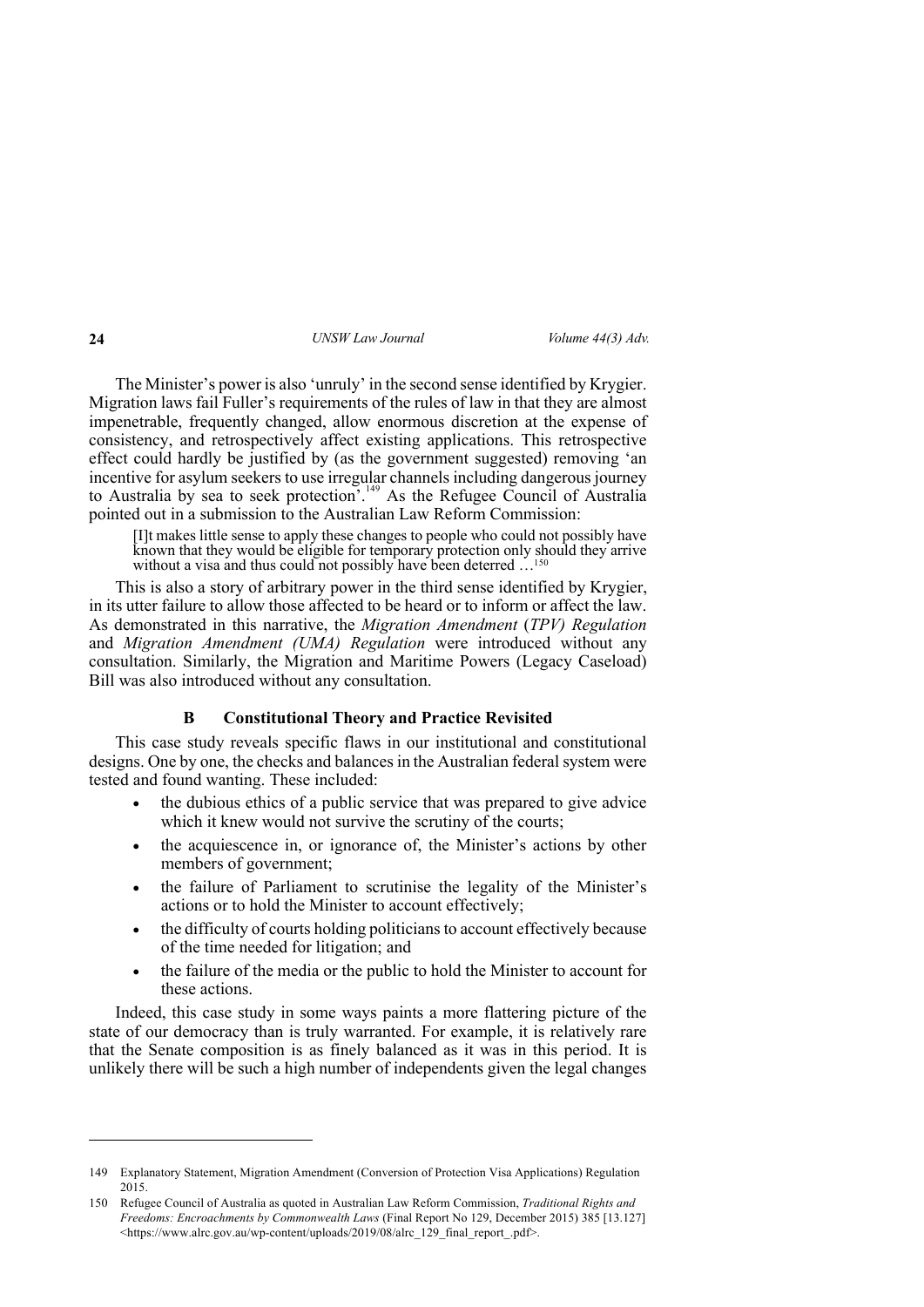made to Senate voting rules as a result of the preference deals that led to this particular Senate. 151

Further, three of the High Court cases<sup>152</sup> relied upon a feature of the *Migration Act* that cannot be taken for granted: the fact that provision is made for protection visas in the primary legislation itself.

# **VI CAN WE DO BETTER?**

# **A Improving Delegated Legislation**

The case study exposes some design features that can and should be improved. For example, there are measures that could improve the effectiveness of parliamentary committee scrutiny of delegated legislation. Many of these are canvassed in the Senate Standing Committee on Regulations and Ordinances' own report on parliamentary scrutiny of delegated legislation.153 For example, the Committee has recommended that the *Legislation Act 2003* (Cth) should be amended to provide that most delegated legislation commence 28 days from registration.154 Other options include: requiring that a Regulation only comes into force after the period for disallowance has passed; requiring that both Houses approve the Regulation; or confining the delegated rule-making power to specific content.<sup>155</sup>

The report also recommended changes that would improve the flow of information from the Committee to the Senate and to ministers' offices to draw more attention to its substantive concerns. This would include ways to refer to the relevant parliamentary committees delegated legislation that requires scrutiny at a policy level, ensuring tabling statements are made at the time the report is tabled, and reducing the detail in its scrutiny reports to focus on substantive concerns.156

The report identified recurring concerns about parliamentary scrutiny of Bills, such as the passage of Bills that the Scrutiny of Bills Committee had not yet reported on. <sup>157</sup> Much the same has been said of the Parliamentary Joint Committee on Human Rights, which has often not had time to comment before legislation has

<sup>151</sup> Damon Muller, 'The New Senate Voting System and the 2016 Election' (Research Paper, Parliamentary Library, Parliament of Australia, 25 January 2018)

<sup>&</sup>lt;https://www.aph.gov.au/About\_Parliament/Parliamentary\_Departments/Parliamentary\_Library/pubs/rp/ rp1718/SenateVotingSystem>.

<sup>152</sup> *Plaintiff S297/2013* (2014) 255 CLR 179; *Plaintiff M150* (2014) 255 CLR 199; *Plaintiff S4/2014* (2014) 235 CLR 219.

<sup>153</sup> Senate Standing Committee on Regulations and Ordinances, *Parliamentary Scrutiny of Delegated Legislation* (n 148).

<sup>154</sup> Ibid xiv.

<sup>155</sup> See, eg, Appleby and Howe (n 23); Appleby (n 23); Ernst Wilhelm, 'Government by Regulation: Deficiencies in Parliamentary Scrutiny?' (2004) 15(1) *Public Law Review* 9.

<sup>156</sup> Senate Standing Committee on Regulations and Ordinances, *Parliamentary Scrutiny of Delegated Legislation* (n 148) xiii, xv–xvi.

<sup>157</sup> Ibid 82 [5.5]. According to this report, 11% of legislation passed before the Scrutiny of Bills Committee had finished its report.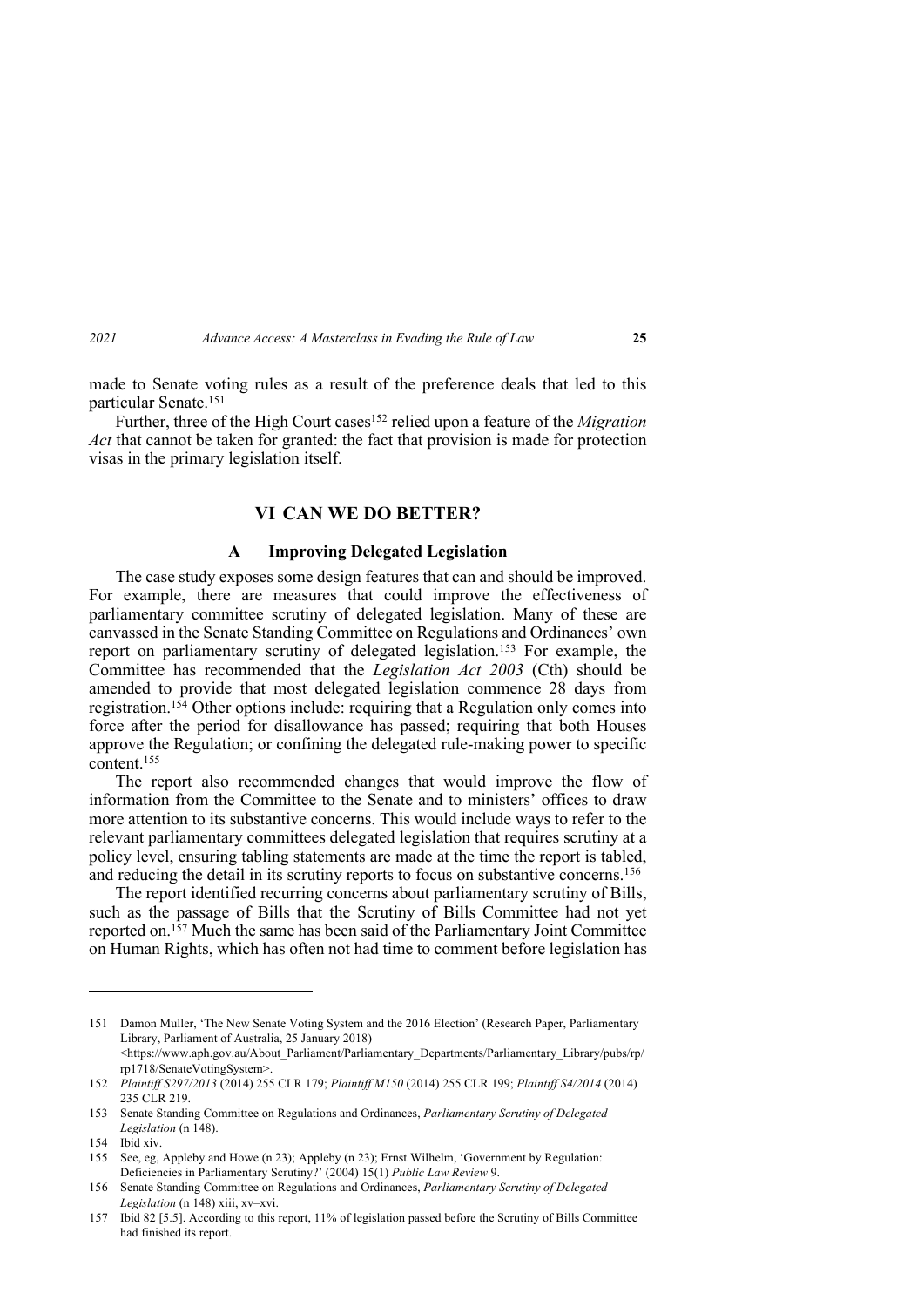passed.158 That Committee's capacity to review delegated legislation is also a concern.159 These defects could be amended through changes to the standing orders of Parliament, to suspend the debate of Bills until the parliamentary committees have had time to report.<sup>160</sup>

Other concerns included the almost routine exemption of delegated legislation from disallowance or sunsetting, without clear criteria or guidelines.161 The Scrutiny of Bills Committee is currently inquiring into this practice, after the government's package on COVID-19 included 32 laws that were exempt from disallowance.162

It is difficult to tell if the proposed changes would have prevented the rather limp response of the Committee on the Scrutiny of Regulations and Ordinances to the Minister's response to their concerns about the *Migration Amendment* (*TPV) Regulation*. It appeared all too easily satisfied by this wholly inadequate response, yet it would appear that the Committee might well have considered this to have been a successful outcome. By its own criteria of effectiveness, the Minister responded to its concerns in writing (which, to be fair, at the time was relatively unusual), and there appears to be no metric for gauging the adequacy of the response to its concerns.163

A clear question that arises is the effectiveness of the legislation designed to prevent the re-making of the same statutory instrument in substance within the next six months. This was far too easily defeated by the creativity of lawyers and by the simple expedient of revoking the Regulation when it faced legal challenge.

A preferable option is to ensure the enforceability of the provision through a mechanism of enabling the relevant Scrutiny Committee to suspend the operation of a legislative instrument that breaches this (and other) scrutiny principles. For example, the Victorian Scrutiny Committee can choose to suspend a legislative

<sup>158</sup> George Williams and Daniel Reynolds, 'The Operation and Impact of Australia's Parliamentary Scrutiny Regime for Human Rights' (2015) 41(2) *Monash University Law Review* 469, 501. According to this article, there had been 66 occasions on which the law was passed before the Committee had time to report.

<sup>159</sup> Shawn Rajanayagam, 'Does Parliament Do Enough? Evaluating Statements of Compatibility under the *Human Rights (Parliamentary Scrutiny) Act*' (2015) 38(3) *University of New South Wales Law Journal* 1046.

<sup>160</sup> A similar provision exists already in standing orders for standing or select committees: Senate, Parliament of Australia, *Standing Orders and Other Orders of the Senate*, O 115 <https://www.aph.gov.au/Parliamentary\_Business/Chamber\_documents/Senate\_chamber\_documents/sta ndingorders/b00>. See also Legislative Assembly, Australian Capital Territory, *Standing Orders and Continuing Resolutions of the Assembly* (3 April 2019) O 175 <https://www.parliament.act.gov.au/parliamentary-business/in-the-chamber/standingorders/standing\_orders>.

<sup>161</sup> Senate Standing Committee on Regulations and Ordinances, *Parliamentary Scrutiny of Delegated Legislation* (n 148) 86 [5.20].

<sup>162</sup> Karen Middleton, 'Parliament Bypassed for Covid-19 Legislation', *The Saturday Paper* (online, 16 May 2020) <https://www.thesaturdaypaper.com.au/news/politics/2020/05/16/parliament-bypassed-covid-19 legislation/15895512009842>.

<sup>163</sup> Senate Standing Committee on Regulations and Ordinances, *Parliamentary Scrutiny of Delegated Legislation* (n 148) 11 [1.32]. According to this report, it received only 22 ministerial responses in 2013.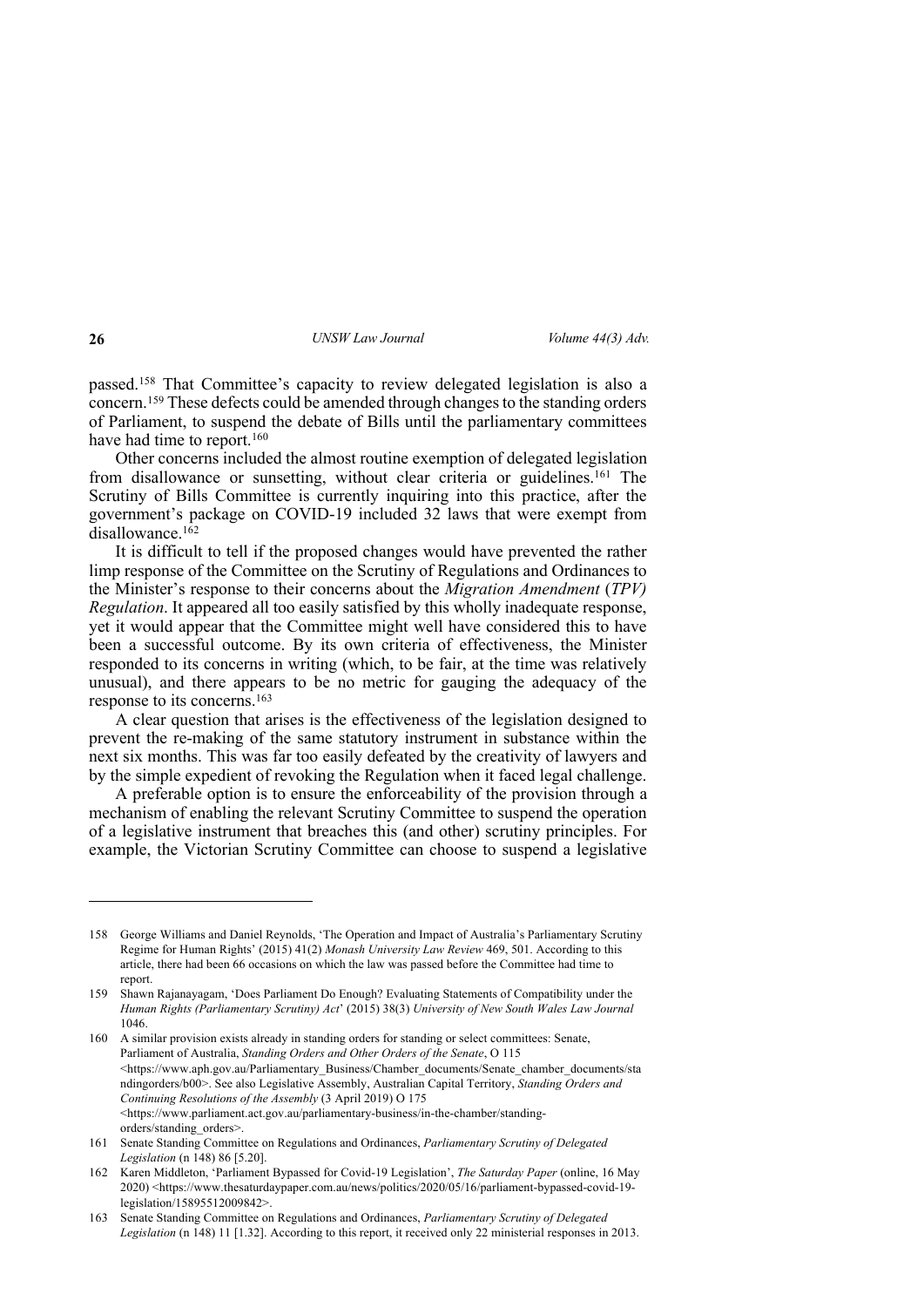instrument that breaches the scrutiny principles for most of the period where the instrument could be disallowed.164

## **B Deeper Constitutional Issues**

Most of the failures identified in this case study, however, require more substantial reform. For example, there are larger questions about the increasingly tight party discipline that renders backbenchers ineffective in providing scrutiny.<sup>165</sup> There are also systemic considerations which give both major parties incentives, while in power, to maximise the freedom of the executive. This enables very broadly framed legislation to pass Parliament more easily. In a two-party Westminster system of government, the opposition is also a government-inwaiting, so may also benefit from broad rules when they are in office.<sup>166</sup>

Lying at the heart of this case study, however, is a conflict between the theory that underpins our constitutional arrangements, and its practice. In theory, the executive abuses its delegated rule-making power when it uses that power in a way that conflicts with the will of the Parliament. In this case, the Minister knew that if he put the content of the Regulations before Parliament as legislation prior to 1 July 2014, it would not pass,  $^{167}$  Yet he used his delegated power, knowing he could play the game of disallowance to achieve his object,168 and in the process upended the principle of the supremacy of Parliament over the executive.

The theory of the supremacy of Parliament over the executive reflects the standard theory that it is Parliament, not the executive, that represents the will of the people. Its composition and different voting rules are designed to balance the principle of majoritarian rule with other principles of representation, such as the representation of State and minority interests.

Yet this constitutional theory has one rather large defect: in practice, the effect of party discipline has inverted this power relationship, so that 'parties control the Executive, and the Executive the Parliament'. <sup>169</sup> In Australia, party government has long supplanted parliamentary government. Governments of both major parties have reflected this dominance in their expression of views that the winning party has not merely the responsibility, but also the right, to enact policies brought

<sup>164</sup> *Subordinate Legislation Act 1994* (Vic) s 22.

<sup>165</sup> Deirdre McKeown and Rob Lundie, 'Crossing the Floor in the Federal Parliament 1950–April 2019' (Research Paper, Parliamentary Library, Parliament of Australia, 12 March 2020).

<sup>166</sup> There is a long history of both Labor and Liberal governments passing extremely broadly worded migration legislation and combining to do so: see, eg, *Migration Amendment (Regional Processing Arrangements) Act 2015* (Cth). For a discussion on the incentives, see Stanley Bach, *Platypus and Parliament: The Australian Senate in Theory and Practice* (Department of the Senate, 2003) 355–7 <https://www.aph.gov.au/About\_Parliament/Senate/Powers\_practice\_n\_procedures/platparl>.

<sup>167</sup> Appleby and Howe (n 23) 19.

<sup>168</sup> Appleby (n 23) 276.

<sup>169</sup> Jim Chalmers and Glyn Davis, 'Relations Between the Parliament and the Executive' (Research Paper No 14 2000–01, Parliamentary Library, Parliament of Australia, 7 November 2000)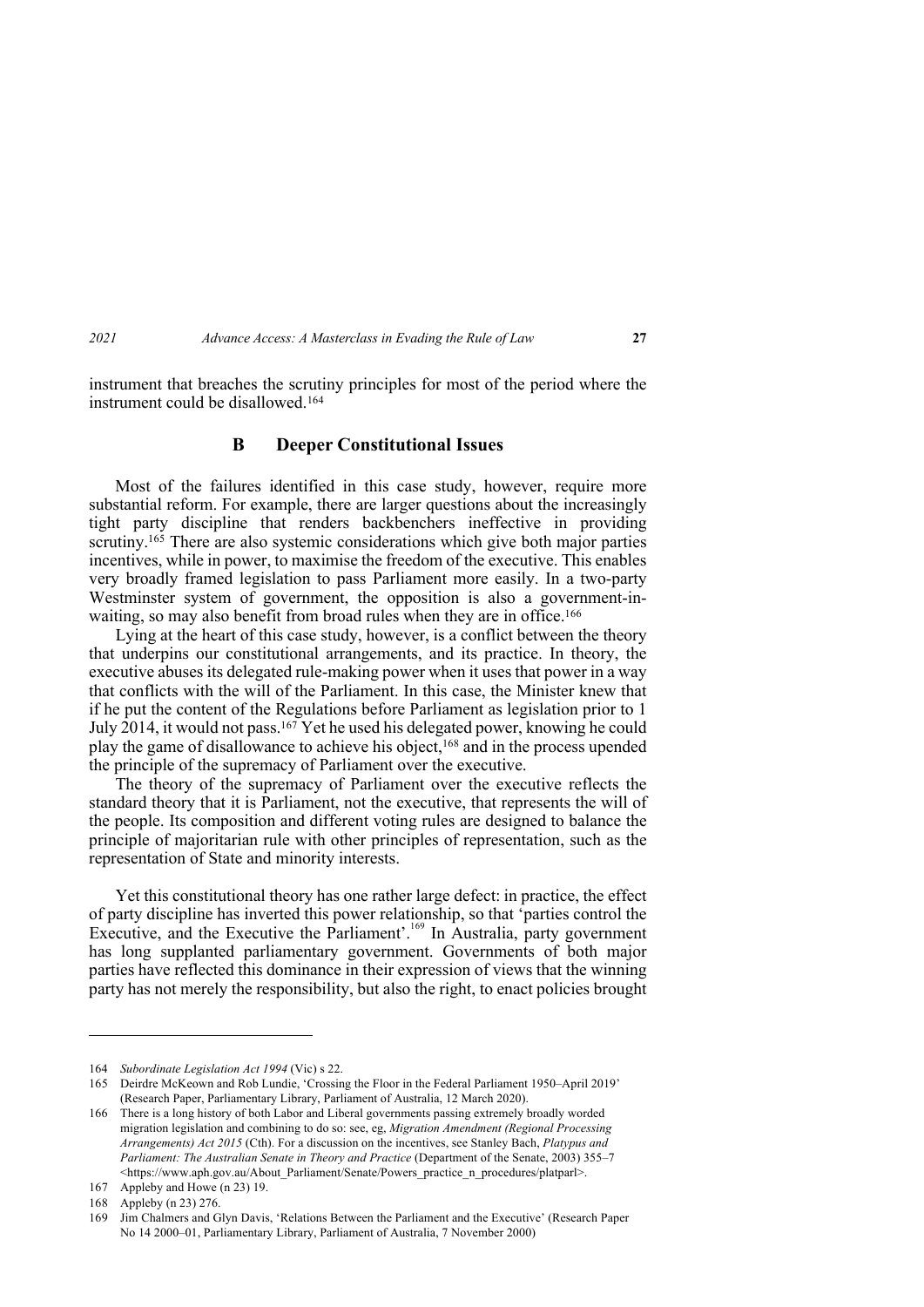before the election, and it is therefore undemocratic for Parliament to frustrate the mandate given to that party. $170$ 

For example, then Prime Minister Tony Abbott said when the first cap on protection visas was announced: 'The parliament should sit and do its job and doing its job means supporting the policies the people voted for'.171 Then Prime Minister Abbott spoke of the Senate as being 'feral', while a former Labor Prime Minister spoke of the Senate as 'unrepresentative swill'. 172

This rhetoric that an elected executive is the constitutional branch that is most democratically legitimate has also been practised for decades by ministers with respect to the courts and tribunals.173 Perhaps it was most clearly expressed in an Explanatory Memorandum for a Bill sponsored by Scott Morrison, justifying why the Minister should be able to exclude a tribunal from reviewing his decision:

As an elected Member of Parliament, the Minister represents the Australian community and has a particular insight into Australian community standards and values and what is in Australia's public interest. As such, it is not appropriate for an unelected administrative tribunal to review such a personal decision of a Minister on the basis of merit, when that decision is made in the public interest. 174

In this metaphysical approach, the Minister is transformed into a divine vessel for the wider Australian community and its interests. It reminds us of the traditional theories of kings and queens being anointed by heaven, and of authoritarian leaders who claim themselves as uniquely representative of their people.

This is profoundly wrongheaded, in both theory and in practice. Representative democracy and the rule of law are both deliberately opposed to a model of leadership that vests all power in a single, all-knowing figure. Instead, these constitutional principles are premised on the distribution and separation of powers, on providing institutional checks and balances to temper tyranny.

In practice, too, this mystical claim disintegrates upon closer inspection. An 'electoral mandate' is claimed despite the difficulty of knowing what precisely a voter might be voting for, and despite the fact that political research demonstrates

<sup>170</sup> Bach (n 166) 276.

<sup>171</sup> Lenore Taylor, 'Scott Morrison Uses Ministerial Decree to Halt Permanent Protection Visas', *The Guardian* (online, 4 December 2013) <https://www.theguardian.com/world/2013/dec/04/scott-morrisonuses-ministerial-decree-to-halt-permanent-protection-visas>.

<sup>172</sup> Matthew Doran, 'Glenn Lazarus Takes Prime Minister Tony Abbott to Task for "Feral" Senate Comment', *ABC News* (online, 18 March 2015) <https://www.abc.net.au/news/2015-03-18/glennlazarus-says-abbott-feral-senate-comment-disrespectful/6330114>; Joey Watson and Kerri Phillips, 'Unrepresentative Swill or Vital for Democracy? Australia's Upper Houses', *ABC News* (online, 9 May 2019) <https://www.abc.net.au/news/2019-05-09/is-the-senate-upper-house-still-vital-for-australianpolitics/11082730>.

<sup>173</sup> See, eg, Benjamin Haslem and Amanda Keenan, 'Butt Out, Ruddock Tells Judges', *The Australian* (Sydney, 4 June 2002) 1; M Hardy, 'Court Chief Out of Touch, Says Bolkus', *Courier-Mail* (Brisbane, 20 July 1995) 6; 'Justice Einfeld and Mr Hand', *Sydney Morning Herald* (Sydney, 8 December 1992) 12.

<sup>174</sup> Explanatory Memorandum, Australian Citizenship and Other Legislation Amendment Bill 2014 (Cth) 61 [445].